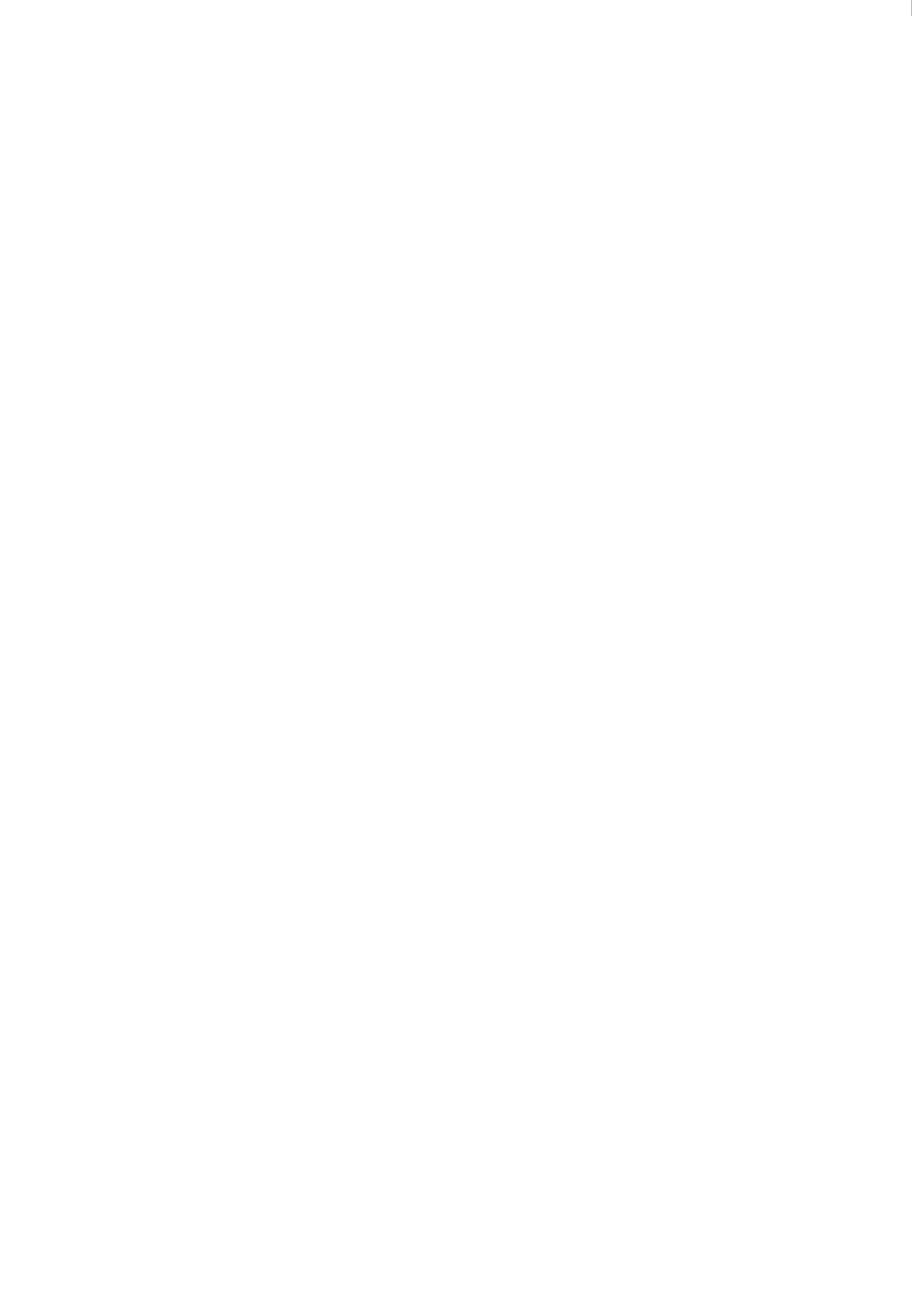

for a greener tomorrow



- End of Life Statement
- Why change to GOT?
- Why change to MAPS?
- E1000 replacements
- iX replacements
- GOT2000 cables
- GOT Migration Campaign
- Differences Beijer GOT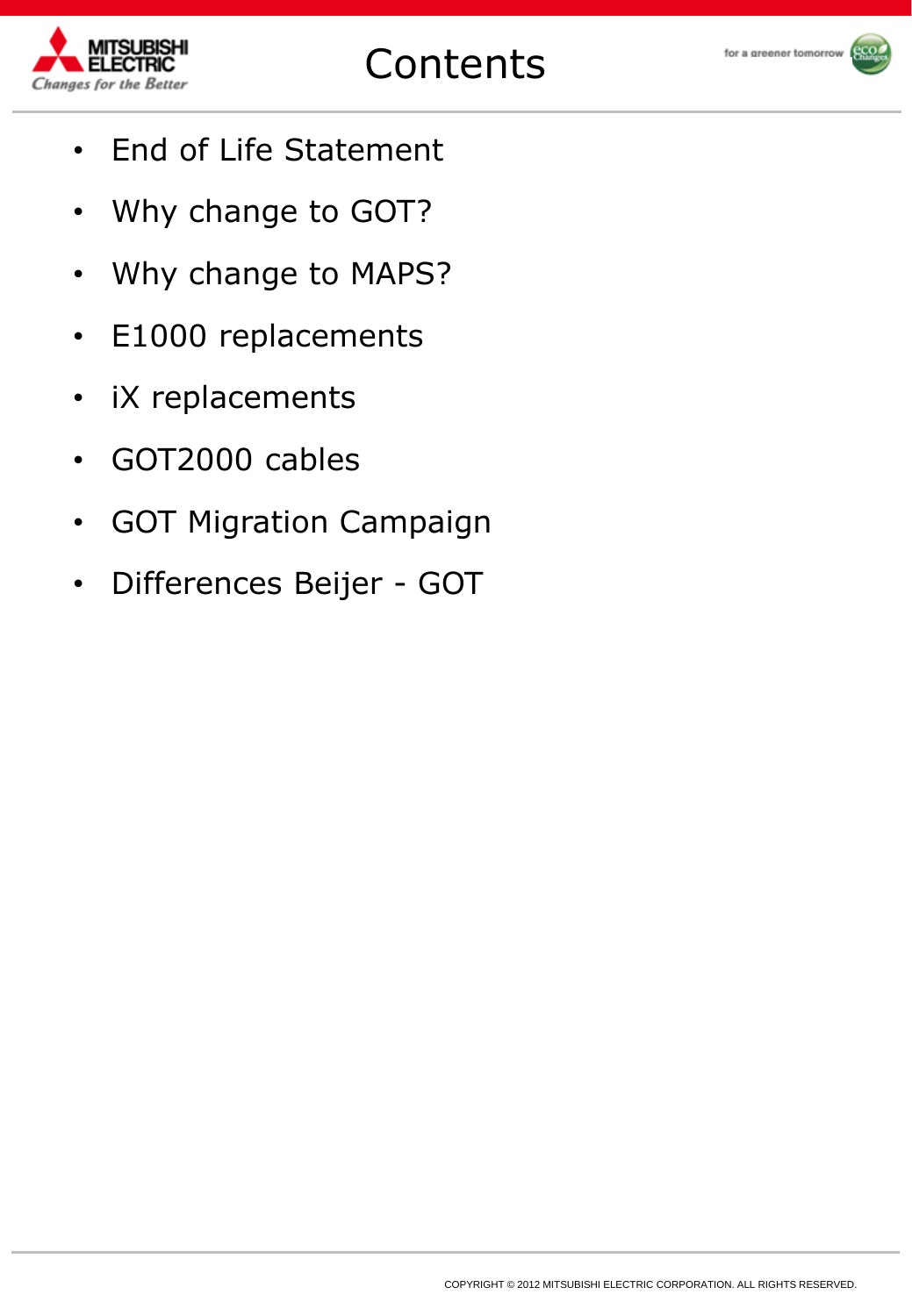

# End of Life Statement



Mitsubishi have been selling Beijer manufactured HMIs for many years now and since their release, the E1000 and iX HMI series have proved to be very popular. However, as some of these products are now over 10 years old the time is right for us to move on to the more modern Mitsubishi Electric GOT2000 series. Therefore as of 30<sup>th</sup> Nov E1000 and IX HMI products will be discontinued and be replaced by their GOT2000 equivalents, as these enable us to offer our customers greater performance, more features and better value for money.

Phase out schedule:

Last time buy (LTB)  $-30/11/15$ 

Last date when Mitsubishi Electric will accept customer orders.

End of Service (EOS) – 30/11/22

Service and support will be offered until this date, thereafter at the discretion of Mitsubishi Electric.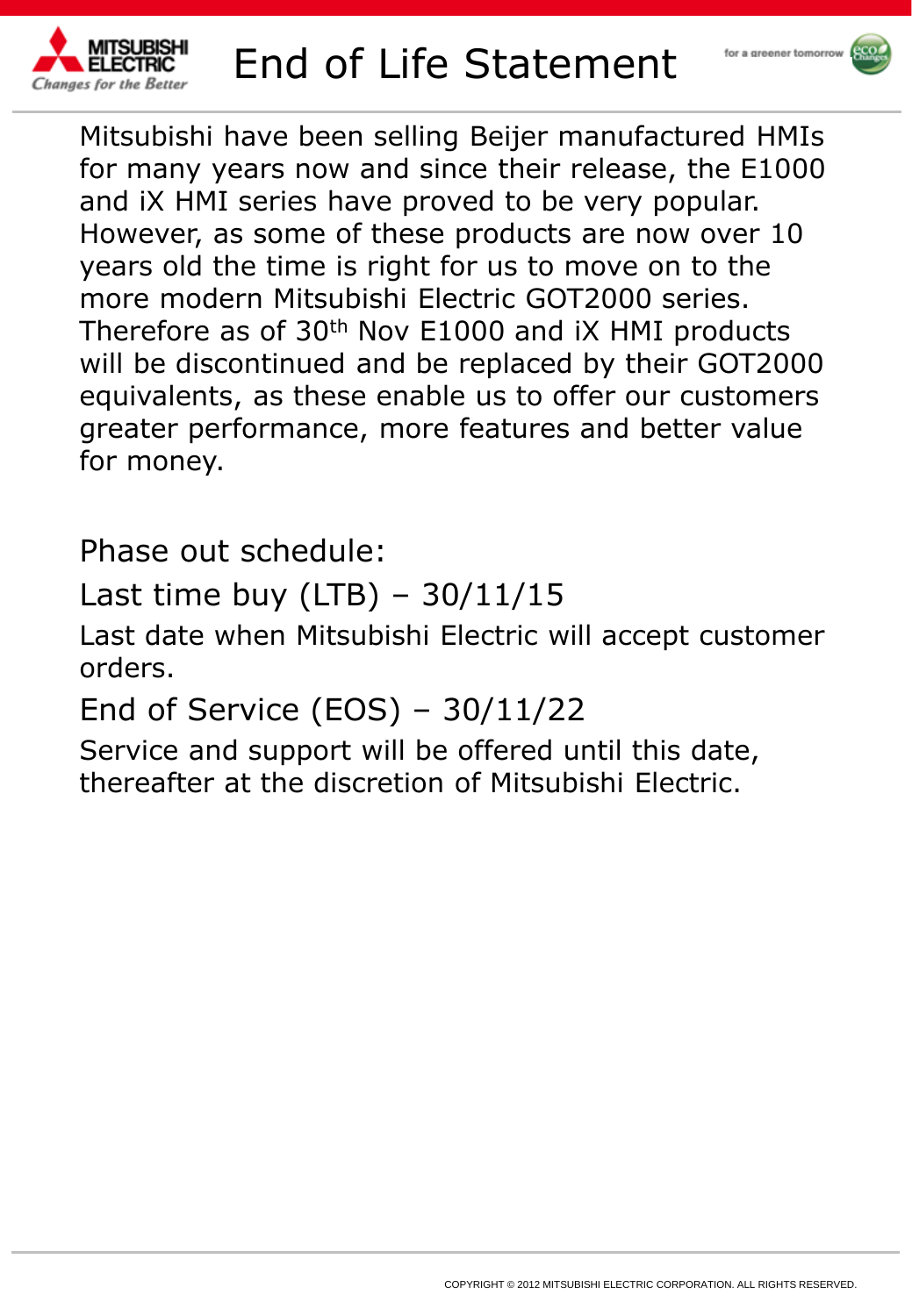



# • **Quality**

• Mitsubishi Electric stands for superior quality products and can therefore offer a 3 year warranty period.

# • **Integration**

The GOT HMI products integrate perfectly with the other automation products of Mitsubishi Electric such as PLCs. Servos, Inverters and Robots.

# • **Security / Stability / Speed**

The VxWorks operating system of the GOTs ensures a secure, stable, high speed environment.

# • **State-of-the-Art technical specifications**

• GOT products offer state-of-the-art HMI technology such as TFT LCD colour displays, LED backlights and built-in interfaces (Ethernet, USB, RS232, RS-422/485 SD card)

### • **Pre-designed screen templates**

The GOT programming environment offers a comprehensive library of pre-designed template screens for various kind of applications e.g. trends, alarms and Mitsubishi Electric automation product monitoring screens.

# • **Key functions of GOTs**

- Multi-Touch / Gesture Control
- Multimedia Functions
- Debugging Functions
- Document Display
- VNC Remote Access
- Email
- MES Interface
- FTP Server / Client
- Operation Log
- Data Logging
- Multi Channel
- FA Transparent
- **Operator** Authentication
	- Backup / Restore

### • **Gloves? No problem….**

In dirty environments users can still operate GOT2000 HMIs reliably due their use of resistive touchscreen technology.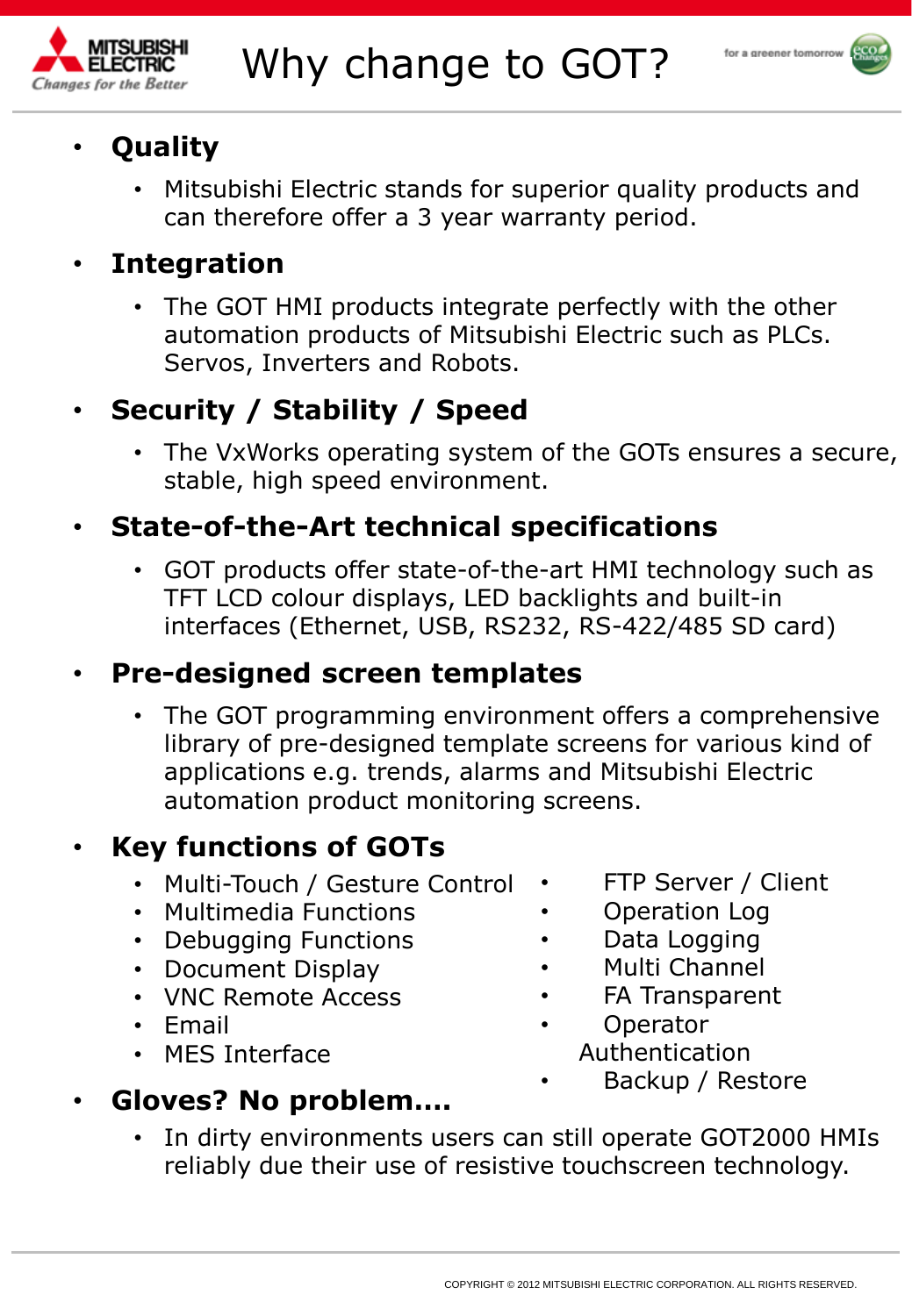



#### • **Openness**

- Easy to use on any system irrespective of manufacturer
- **Data logging & Database connectivity**
	- Enables users to accurately measure and record plant performance

### • **Reporting & Alarm Management**

• Live data that's easy to understand

### • **Proven & Reliable**

- Peace of mind
- **Open scripting**
	- Allows users to customise applications
- **Vector graphics**
	- Clear, scalable attractive graphics
- **Real Time Software**
	- No compilation, online configuration
- **Object oriented programming using Wizards and Templates**
	- Minimised engineering time
- **Flexibility to grow from MAPS HMI to full blown SCADA system**
	- Wide choice of scalable products for any application size

# • **Windows10 ready**

• Future-proof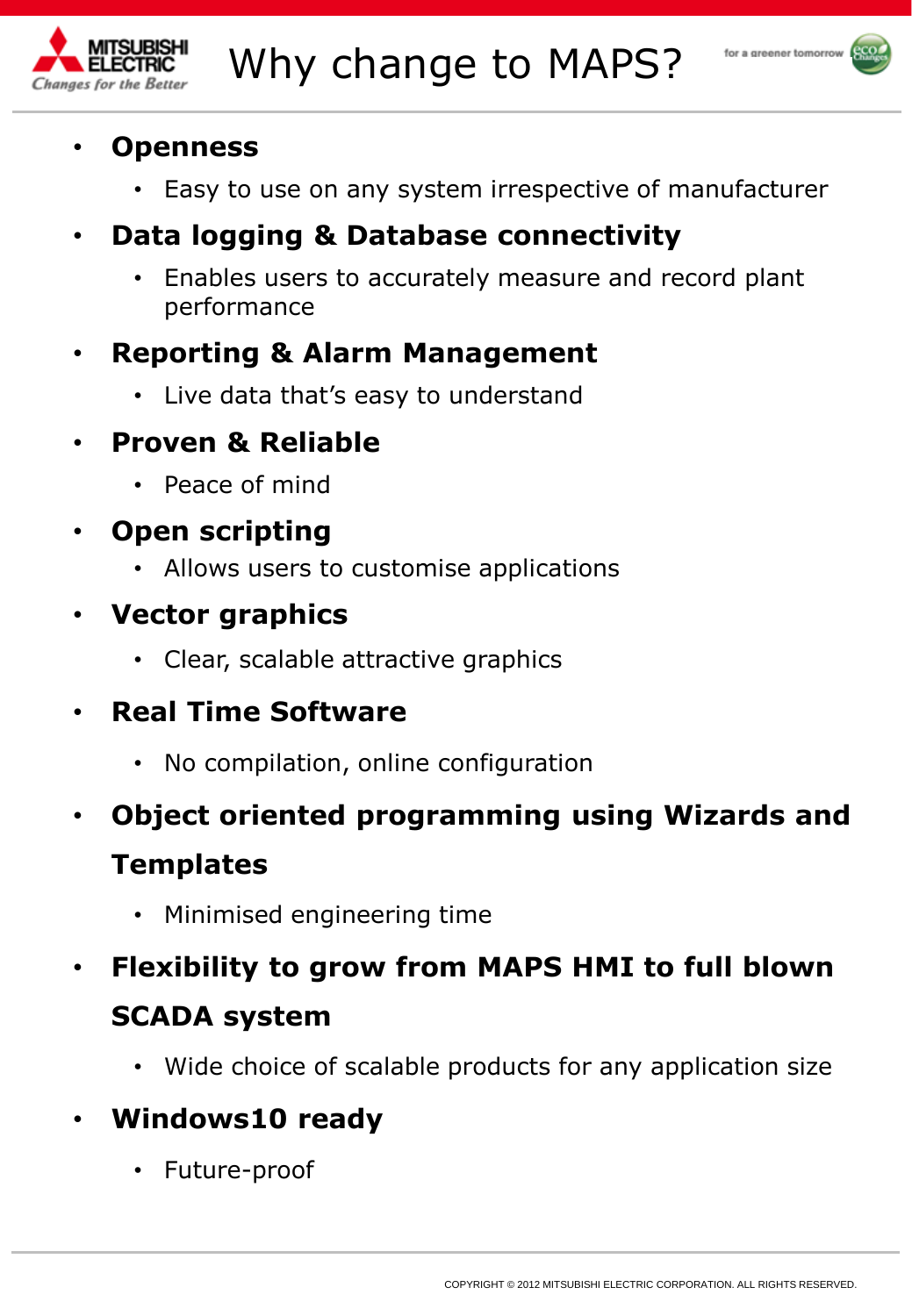



#### • **Real Time Software**

- MAPS HMI needs no compilation and no download, just online configuration.
- Design changes are reflected instantly to the visualisation interface.

#### • **Openness**

- More than 100 drivers to  $3<sup>rd</sup>$  party automation products are integrated in MAPS HMI.
- Due to latest .net integration all Microsoft visual studio scripting languages (C#, VB.net) can be used.
- **Database connectivity / Historian functionality**
	- MAPS HMI connects to all OLE DB compliant databases for data storage, reporting and recipe handling.

#### • **Reporting**

• By using the data in a database, users benefit from the free Microsoft report builder and can create custom reports as well as pre-defined reports with the MAPS HMI report suite.

#### • **Alarm Management**

• Multiple built-in alarm functionalities with groups, levels, hierarchies and priorities to display alarm messages in a user friendly and an easy to understand interface minimising downtime.

#### • **Latest software technology**

• Future proof software due to full integration of the latest Microsoft Windows technologies. MAPS HMI already supports Windows 10.

#### • **Vector graphics**

• Over 300 2D & 3D static and dynamic industrial and common use vector symbols integrated, for efficient engineering. XAML (Microsoft vector graphics standard) offers import of additional vector graphics.

#### • **Object oriented environment using Wizards and Templates**

Easy standardisation with an object oriented approach creating intelligent, reusable objects in their own libraries.

#### • **Flexibility to grow from MAPS HMI to full SCADA system**

• Seamless upgrade path to expand MAPS HMI to a distributed SCADA system.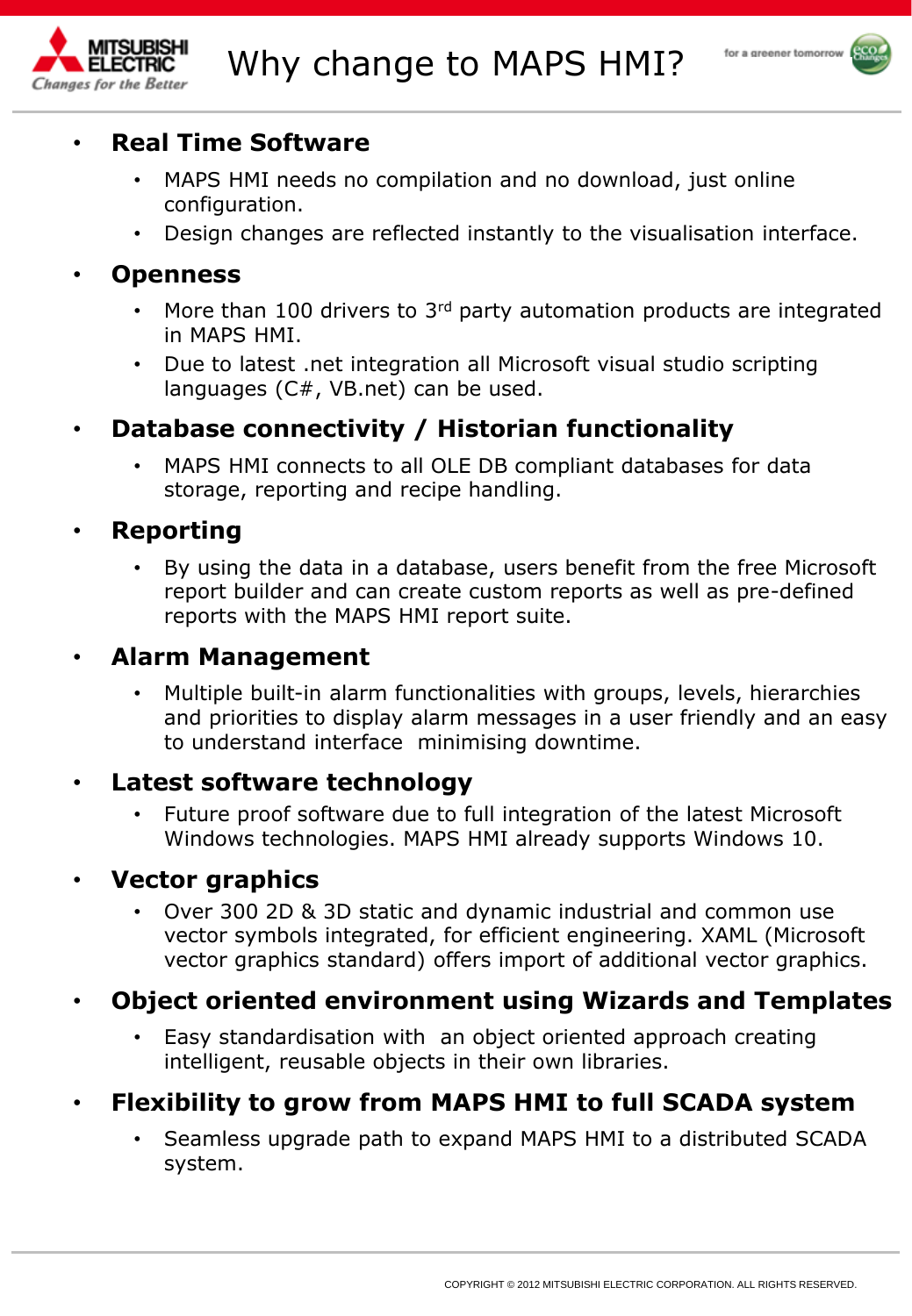

E1012 to GT21 & GS21









| <b>Unit</b> | <b>Type</b>  | <b>Display</b>  | <b>Resolution</b> | <b>SD Card</b>            |
|-------------|--------------|-----------------|-------------------|---------------------------|
| E1012       | Key          | Mono STN        | 160x32            | <b>No</b>                 |
| GT2104-RTBD | Touch        | 4.3" TFT Colour | 480x272           |                           |
|             |              |                 |                   |                           |
| <b>Unit</b> | <b>RS232</b> | RS422/485 USB   | <b>Ethernet</b>   | <b>Network</b><br>options |
| E1012       |              |                 |                   | <b>Ethernet</b>           |



Panel Cut out (Approx. to scale) E1012 (121x80) GT2104 (118x92)

COPYRIGHT © 2012 MITSUBISHI ELECTRIC CORPORATION. ALL RIGHTS RESERVED.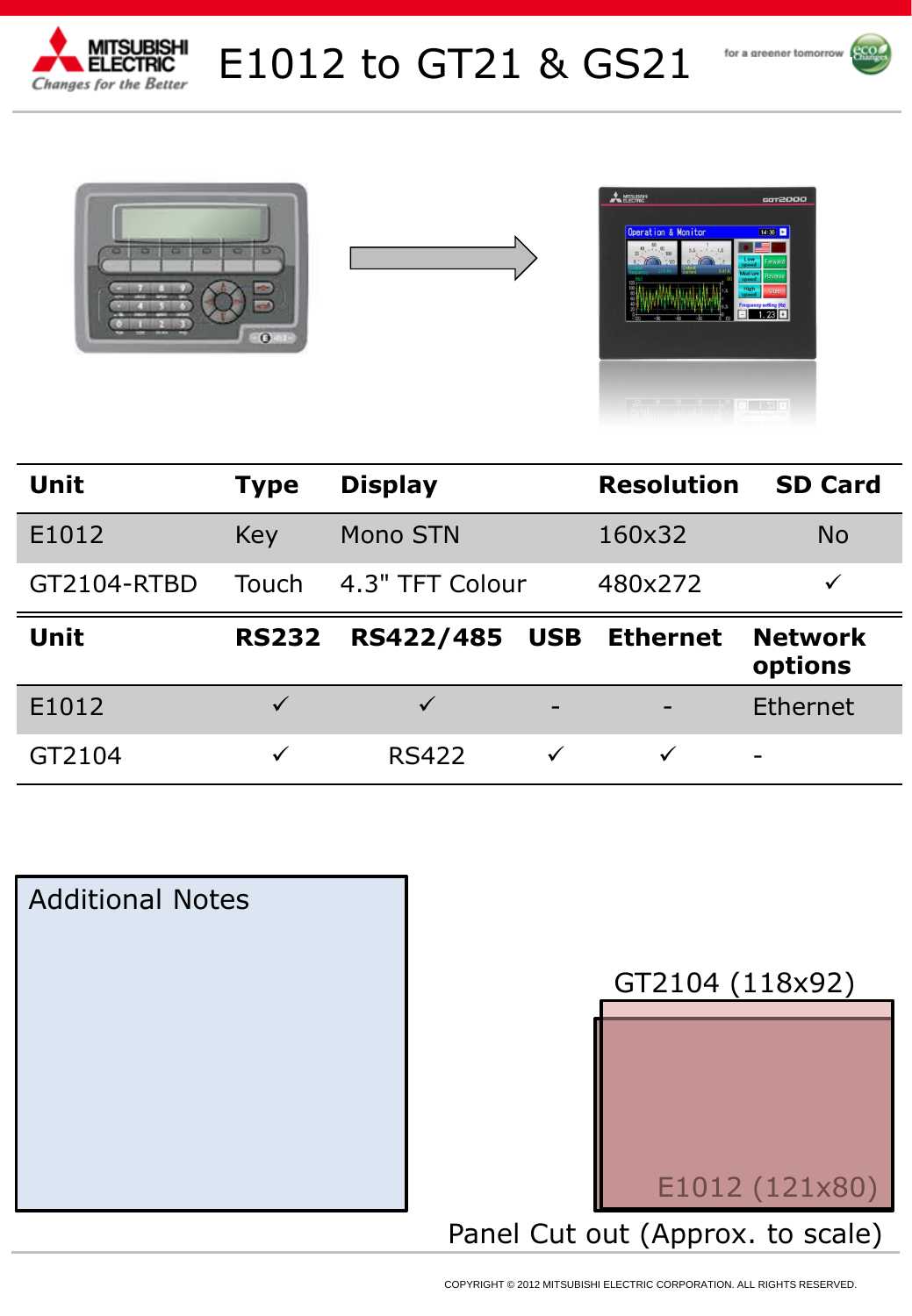

# E1022 to GT21 & GS21







| <b>Unit</b> | <b>Type</b> | <b>Display</b>        | <b>Resolution</b> | <b>SD Card</b> |
|-------------|-------------|-----------------------|-------------------|----------------|
| E1022       | Key         | Mono STN              | 240×64            | <b>No</b>      |
| GT2104-RTBD |             | Touch 4.3" TFT Colour | 480x272           |                |
| GT2107-WTBD | Touch       | 7" widescreen TFT     | $800 \times 480$  |                |
|             |             |                       |                   |                |

| Unit          | RS232 RS422/485 USB Ethernet Network |   | options                      |
|---------------|--------------------------------------|---|------------------------------|
| E1022         |                                      | - | Ethernet                     |
| GT2104/GS2107 | <b>RS422</b>                         |   | $\qquad \qquad \blacksquare$ |

| <b>Additional Notes</b> | GS2107 (191x137)                 |
|-------------------------|----------------------------------|
|                         | GT2104 (118x92)                  |
|                         |                                  |
|                         | E1022 (138x120)                  |
|                         | Panel Cut out (Approx. to scale) |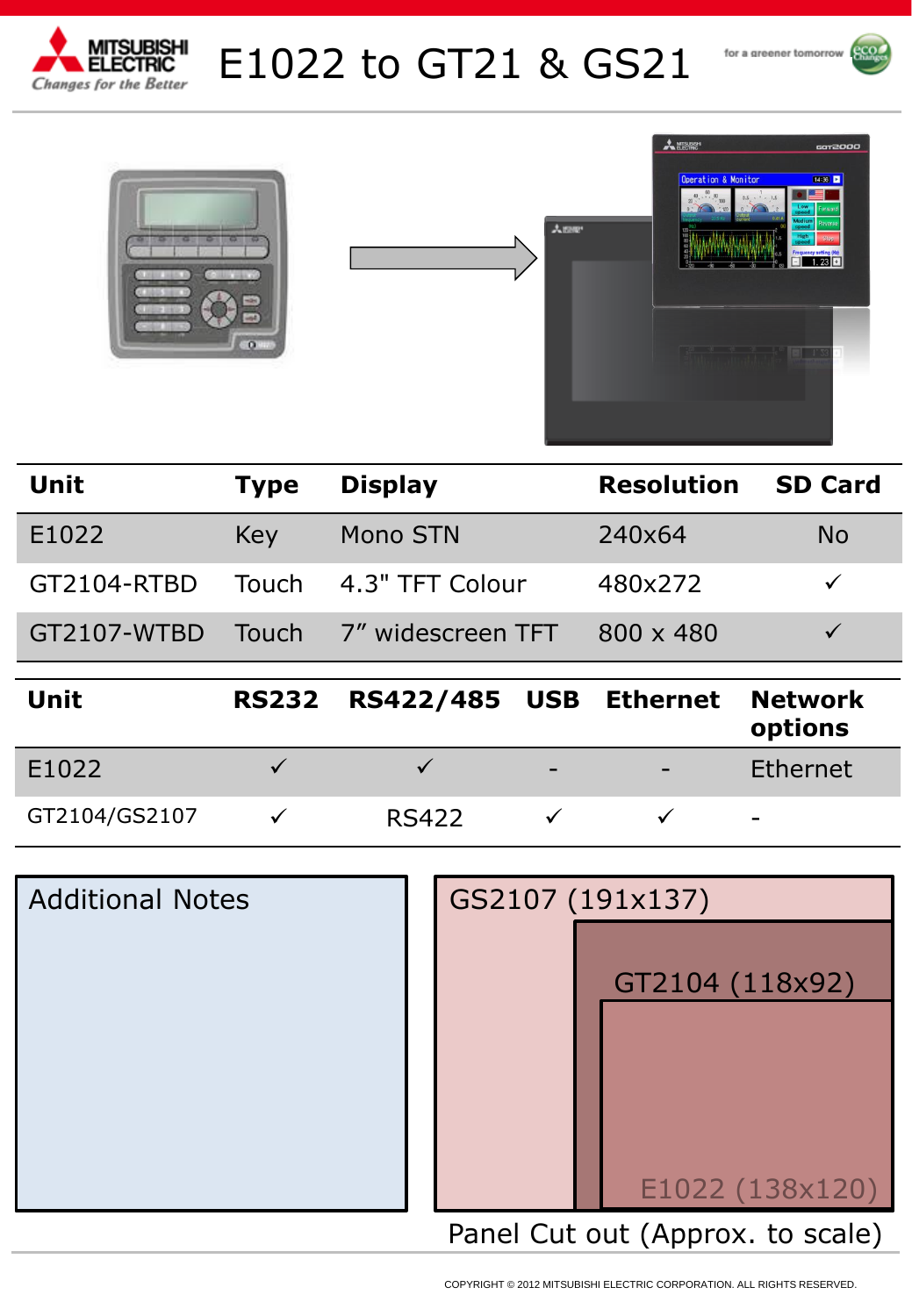

# E1032 to GT21 & GS21







| Unit        | <b>Type</b> | <b>Display</b>        | <b>Resolution SD Card</b> |    |
|-------------|-------------|-----------------------|---------------------------|----|
| E1022       | Key         | Mono STN              | 240×64                    | No |
| GT2104-RTBD |             | Touch 4.3" TFT Colour | 480x272                   |    |
| GT2107-WTBD | Touch       | 7" widescreen TFT     | $800 \times 480$          |    |

| Unit          | RS232 RS422/485 USB Ethernet Network |                          | options                  |
|---------------|--------------------------------------|--------------------------|--------------------------|
| E1022         |                                      | $\overline{\phantom{0}}$ | Ethernet                 |
| GT2104/GS2107 | <b>RS422</b>                         |                          | $\overline{\phantom{a}}$ |

| <b>Additional Notes</b> |  | GS2107 (191x137)                 |
|-------------------------|--|----------------------------------|
|                         |  | GT2104 (118x92)                  |
|                         |  |                                  |
|                         |  |                                  |
|                         |  |                                  |
|                         |  | E1032 (166x149)                  |
|                         |  | Panel Cut out (Approx. to scale) |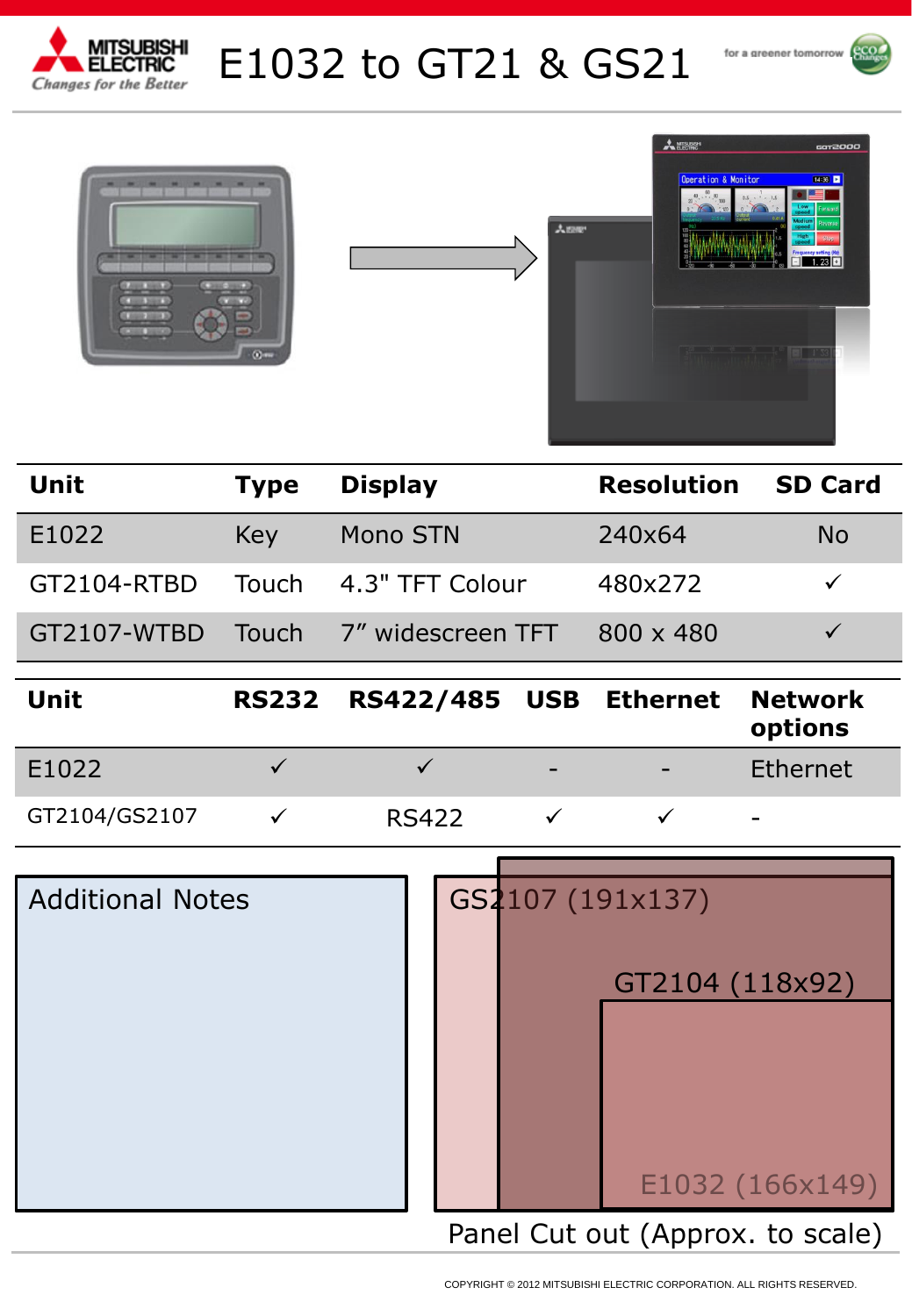

# E1041 to GT2104







| <b>ANESS</b> | <b>GOT2000</b> |
|--------------|----------------|
|              |                |
|              |                |
|              |                |
|              |                |
|              |                |
|              |                |
|              |                |

| Unit        | <b>Type</b>  | <b>Display</b>               | <b>Resolution</b> | <b>SD Card</b>            |
|-------------|--------------|------------------------------|-------------------|---------------------------|
| E1041       | Touch        | 3.5" TFT Colour              | 320x240           | <b>No</b>                 |
| GT2104-RTBD | Touch        | 4.3" TFT Colour              | 480x272           | ✓                         |
|             |              |                              |                   |                           |
| Unit        | <b>RS232</b> | RS422/485<br><b>USB</b>      | <b>Ethernet</b>   | <b>Network</b><br>options |
| E1041       | $\sqrt{}$    | $\checkmark$<br>$\checkmark$ | $\checkmark$      | Profibus                  |



|  | E1041 (139x105)                  |
|--|----------------------------------|
|  |                                  |
|  |                                  |
|  |                                  |
|  |                                  |
|  |                                  |
|  |                                  |
|  | GT2104 (118x92)                  |
|  |                                  |
|  | Panel Cut out (Approx. to scale) |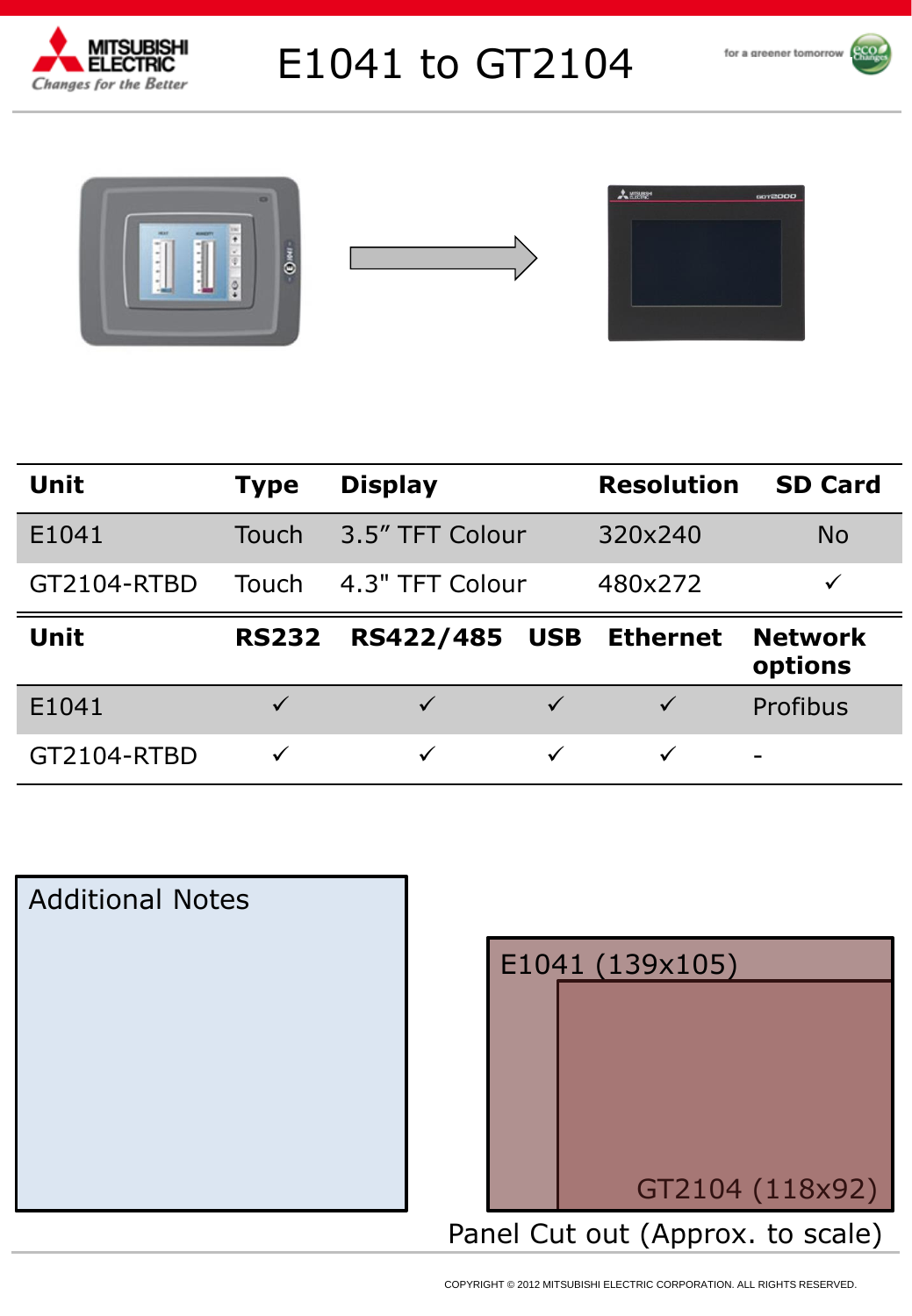

# E1043 to GT2104









| <b>Unit</b> | <b>Type</b>  | <b>Display</b>                 |         | <b>Resolution</b> | <b>SD Card</b>            |
|-------------|--------------|--------------------------------|---------|-------------------|---------------------------|
| E1043       | Touch        | 3.5" TFT Grayscale             | 320x240 |                   | <b>No</b>                 |
| GT2104-RTBD | Touch        | 4.3" TFT Colour                | 480x272 |                   | ✓                         |
|             |              |                                |         |                   |                           |
| <b>Unit</b> | <b>RS232</b> | <b>RS422/485</b><br><b>USB</b> |         | <b>Ethernet</b>   | <b>Network</b><br>options |
| E1043       | $\checkmark$ | $\checkmark$                   |         | $\checkmark$      | Profibus                  |



| E1043 (139x105) |                                  |  |  |  |  |
|-----------------|----------------------------------|--|--|--|--|
|                 |                                  |  |  |  |  |
|                 |                                  |  |  |  |  |
|                 |                                  |  |  |  |  |
|                 |                                  |  |  |  |  |
|                 |                                  |  |  |  |  |
|                 |                                  |  |  |  |  |
|                 | GT2104 (118x92)                  |  |  |  |  |
|                 | Panel Cut out (Approx. to scale) |  |  |  |  |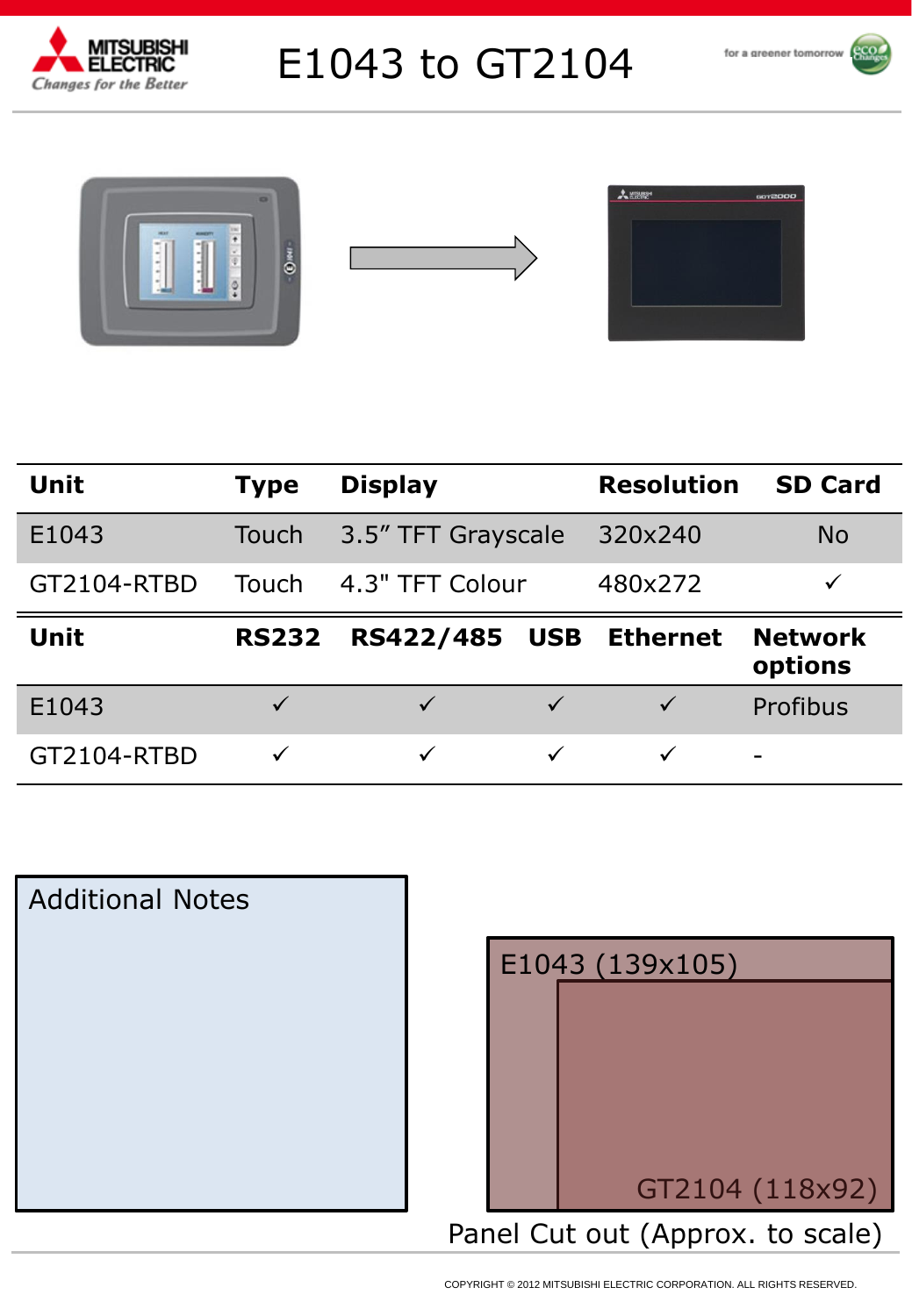

# E1060 to GS2110









| <b>Unit</b> | <b>Type</b>  | <b>Display</b>               | <b>Resolution</b> | <b>SD Card</b>            |
|-------------|--------------|------------------------------|-------------------|---------------------------|
| E1060       | Key          | 5.7" TFT Colour              | 320x240           | <b>No</b>                 |
| GS2110-WTBD | Touch        | 10" TFT Colour               | 800x480           |                           |
|             |              |                              |                   |                           |
| Unit        | <b>RS232</b> | RS422/485<br><b>USB</b>      | <b>Ethernet</b>   | <b>Network</b><br>options |
| E1060       | $\checkmark$ | $\checkmark$<br>$\checkmark$ | $\checkmark$      | Profibus                  |

| <b>Additional Notes</b> | GS2110 (258x200)                 |
|-------------------------|----------------------------------|
|                         |                                  |
|                         | E1060 (240x130)                  |
|                         | Panel Cut out (Approx. to scale) |

COPYRIGHT © 2012 MITSUBISHI ELECTRIC CORPORATION. ALL RIGHTS RESERVED.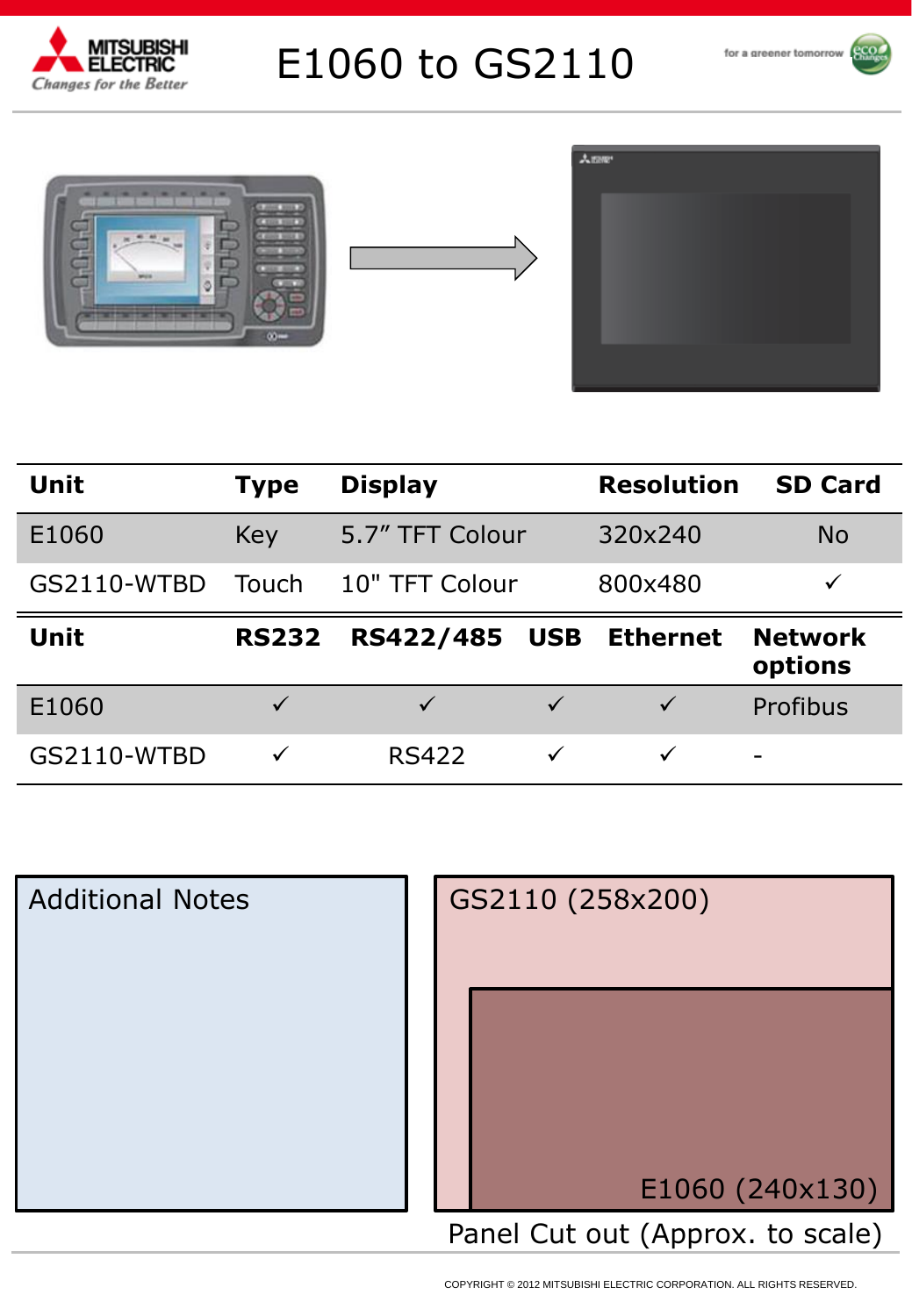

# E1061 to GT2705











| <b>Unit</b> | <b>Type</b>  | <b>Display</b>            | <b>Resolution</b> | <b>SD Card</b>            |
|-------------|--------------|---------------------------|-------------------|---------------------------|
| E1061       | Touch        | 5.7" TFT Colour           | 320×240           | <b>No</b>                 |
| GT2705-VTBD | Touch        | 5.7" TFT Colour           | 640x480           | ✓                         |
| <b>Unit</b> | <b>RS232</b> | RS422/485<br><b>USB</b>   | <b>Ethernet</b>   | <b>Network</b><br>options |
| E1061       | $\checkmark$ | $\sqrt{}$<br>$\checkmark$ | $\checkmark$      | Profibus                  |
| GT2705-VTBD |              | $\checkmark$              | $\checkmark$      | $\ast$                    |

\* CC-Link. CC-Link IE. CC-Link IE Field. MELSECNET/H. Bus

| <b>Additional Notes</b> |
|-------------------------|
|                         |
|                         |
|                         |
|                         |
|                         |

### E1061 (180x130)

|  | GT2705 (153x121)                 |
|--|----------------------------------|
|  | Panel Cut out (Approx. to scale) |
|  |                                  |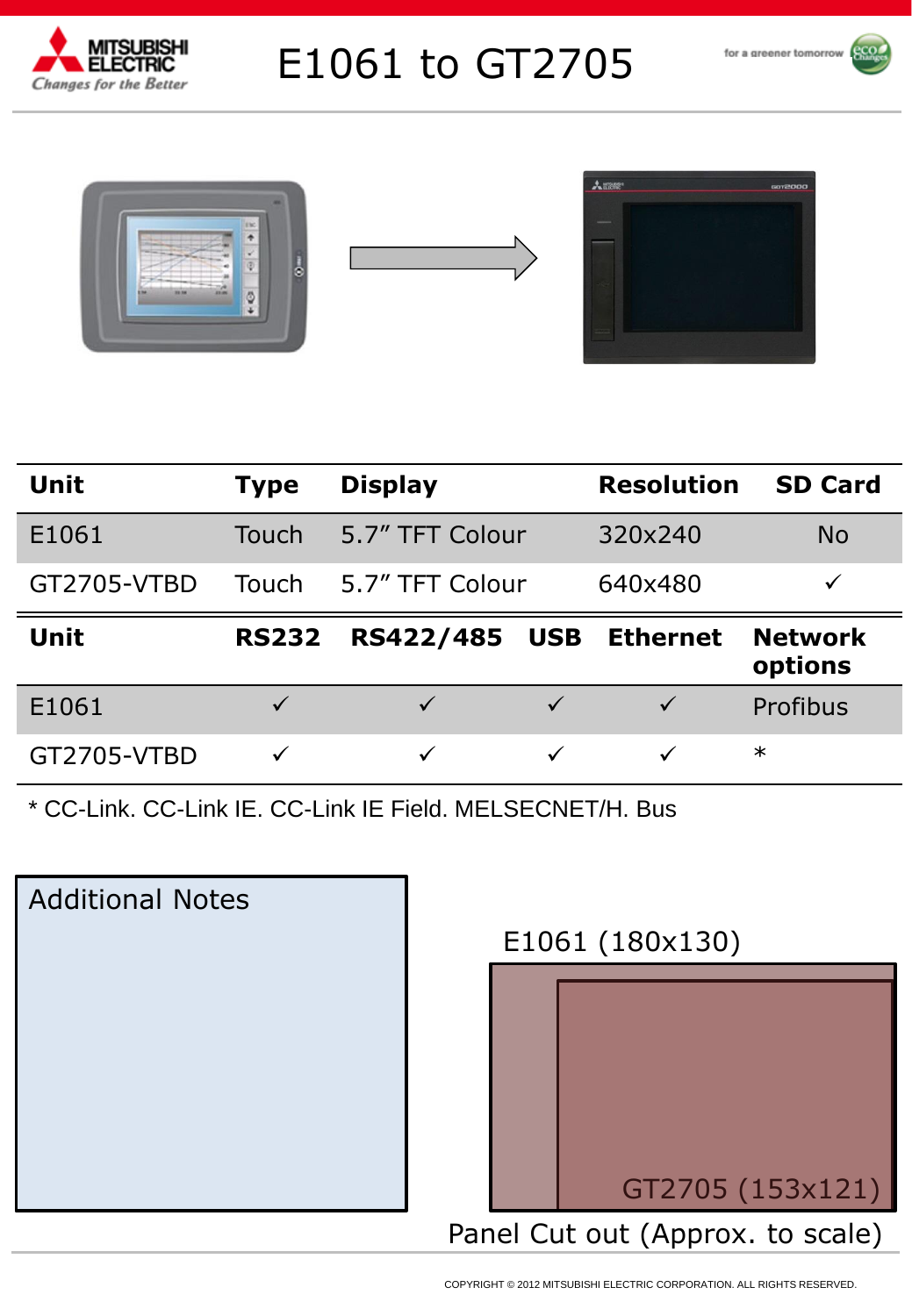

# E1062 to GS2110







| <b>Unit</b> | <b>Type</b>  | <b>Display</b>                 | <b>Resolution</b> | <b>SD Card</b>            |
|-------------|--------------|--------------------------------|-------------------|---------------------------|
| E1062       | Key          | 5.7" TFT Grayscale             | 320×240           | <b>No</b>                 |
| GS2110-WTBD | Touch        | 10" TFT Colour                 | 800x480           | ✓                         |
|             |              |                                |                   |                           |
| <b>Unit</b> | <b>RS232</b> | <b>RS422/485</b><br><b>USB</b> | <b>Ethernet</b>   | <b>Network</b><br>options |
| E1062       |              | $\sqrt{}$                      | $\sqrt{}$         | Profibus                  |



COPYRIGHT © 2012 MITSUBISHI ELECTRIC CORPORATION. ALL RIGHTS RESERVED.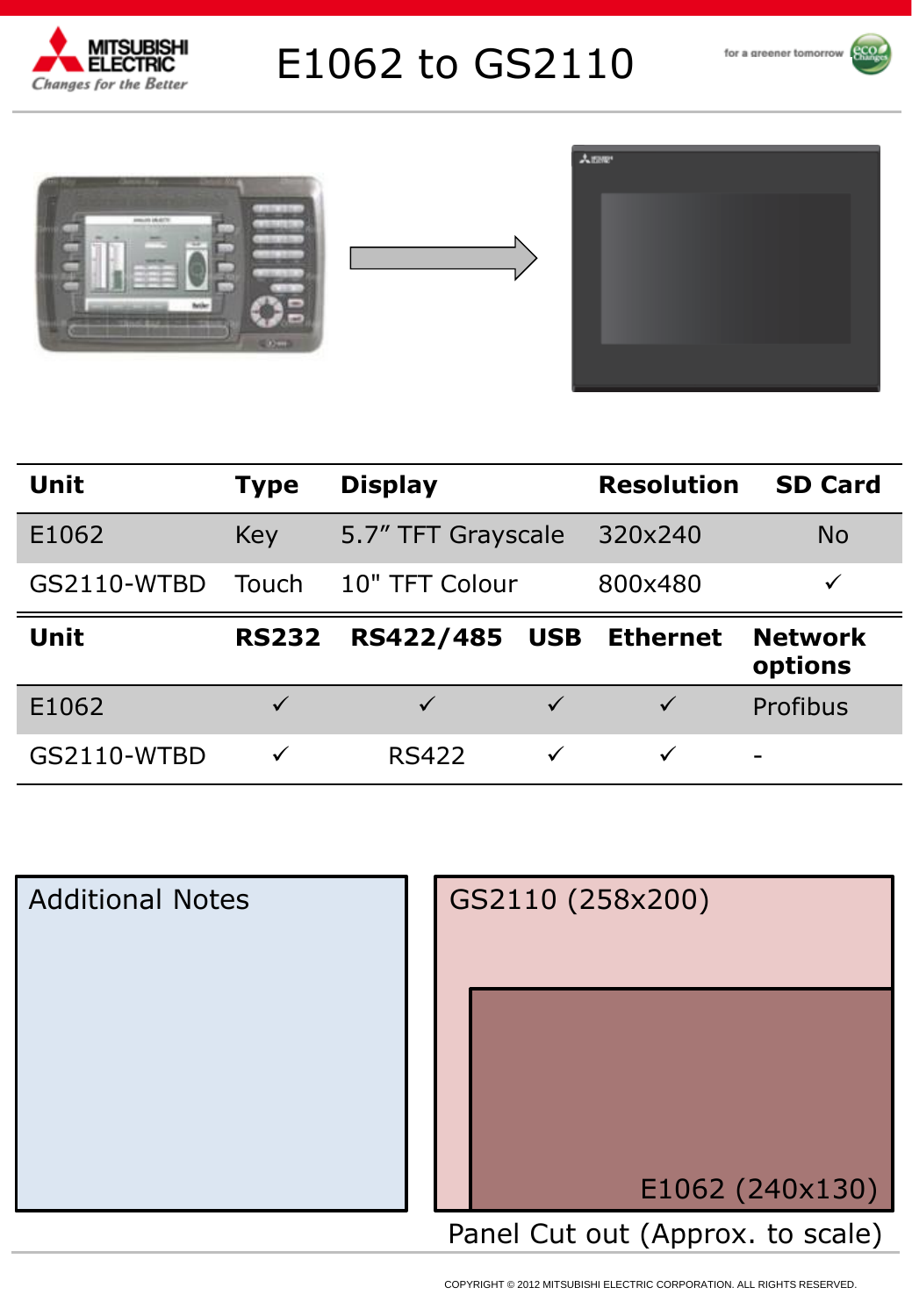

# E1063 to GT2705









| <b>Unit</b> | <b>Type</b>  | <b>Display</b>     |              | <b>Resolution</b> | <b>SD Card</b>            |
|-------------|--------------|--------------------|--------------|-------------------|---------------------------|
| E1063       | Touch        | 5.7" TFT Grayscale |              | 320x240           | <b>No</b>                 |
| GT2705-VTBD | Touch        | 5.7" TFT Colour    |              | 640x480           | ✓                         |
| <b>Unit</b> | <b>RS232</b> | RS422/485          | <b>USB</b>   | <b>Ethernet</b>   | <b>Network</b><br>options |
| E1063       | $\checkmark$ | $\checkmark$       | $\checkmark$ | $\checkmark$      | Profibus                  |
| GT2705-VTBD |              | ✓                  |              | ✓                 | $\ast$                    |

\* CC-Link. CC-Link IE. CC-Link IE Field. MELSECNET/H. Bus

| <b>Additional Notes</b> |
|-------------------------|
|                         |
|                         |
|                         |
|                         |
|                         |

### E1063 (180x130)

|  | GT2705 (153x121)                 |
|--|----------------------------------|
|  | Panel Cut out (Approx. to scale) |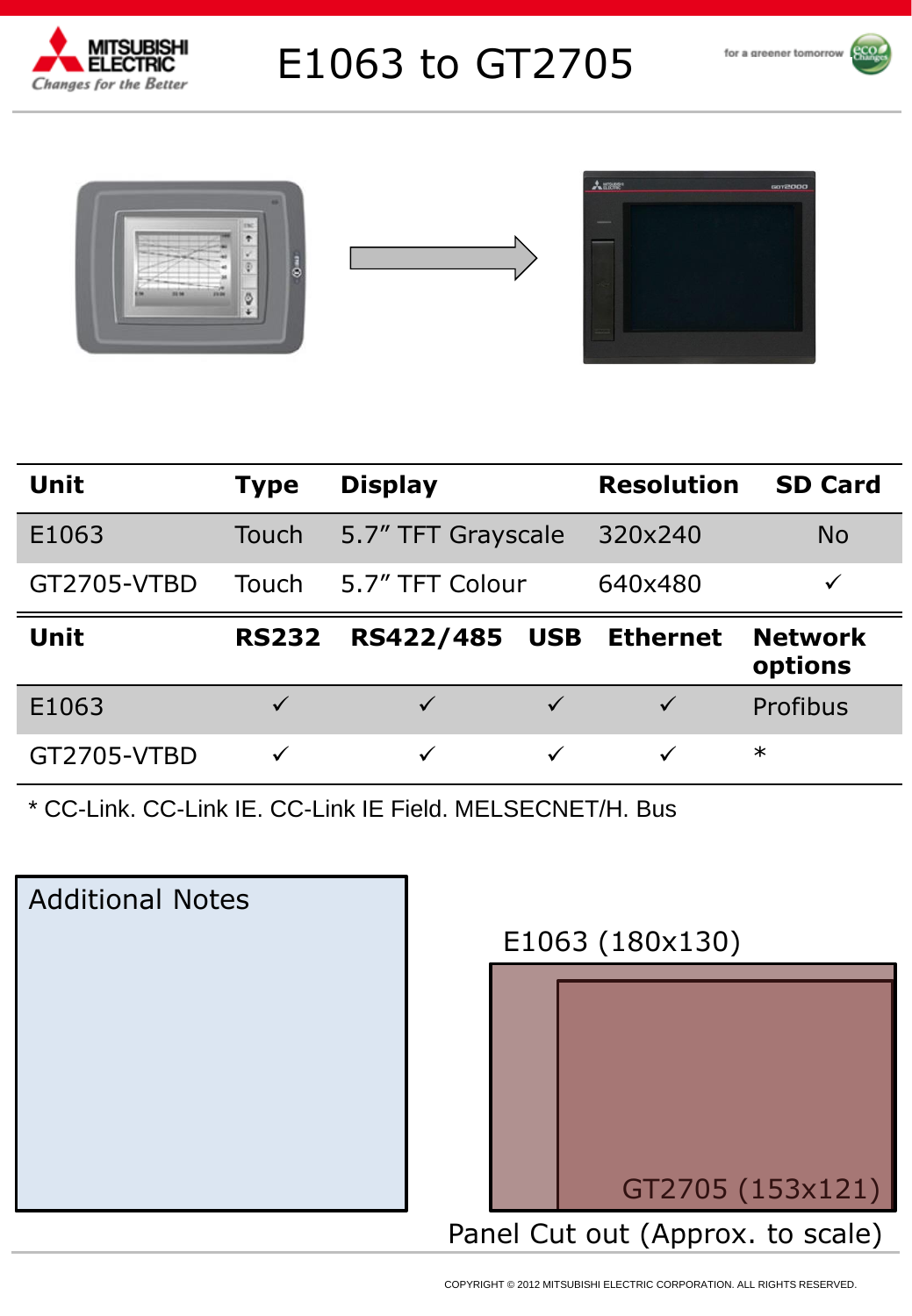

# E1070 to GT2710







| <b>Unit</b> | Type         | <b>Display</b>                 | <b>Resolution</b> | <b>SD Card</b>            |
|-------------|--------------|--------------------------------|-------------------|---------------------------|
| E1070       | Key          | 6.5" TFT Colour                | 640x480           | <b>No</b>                 |
| GT2710-STBD | Touch        | 10.4" TFT Colour               | 800×600           | $\checkmark$              |
|             |              |                                |                   |                           |
| <b>Unit</b> | <b>RS232</b> | <b>RS422/485</b><br><b>USB</b> | <b>Ethernet</b>   | <b>Network</b><br>options |
| E1070       | $\checkmark$ | $\checkmark$<br>$\checkmark$   | $\checkmark$      | Profibus                  |

| <b>Additional Notes</b> | GT2710 (289x200)                 |
|-------------------------|----------------------------------|
|                         | E1070 (246x139)                  |
|                         | Panel Cut out (Approx. to scale) |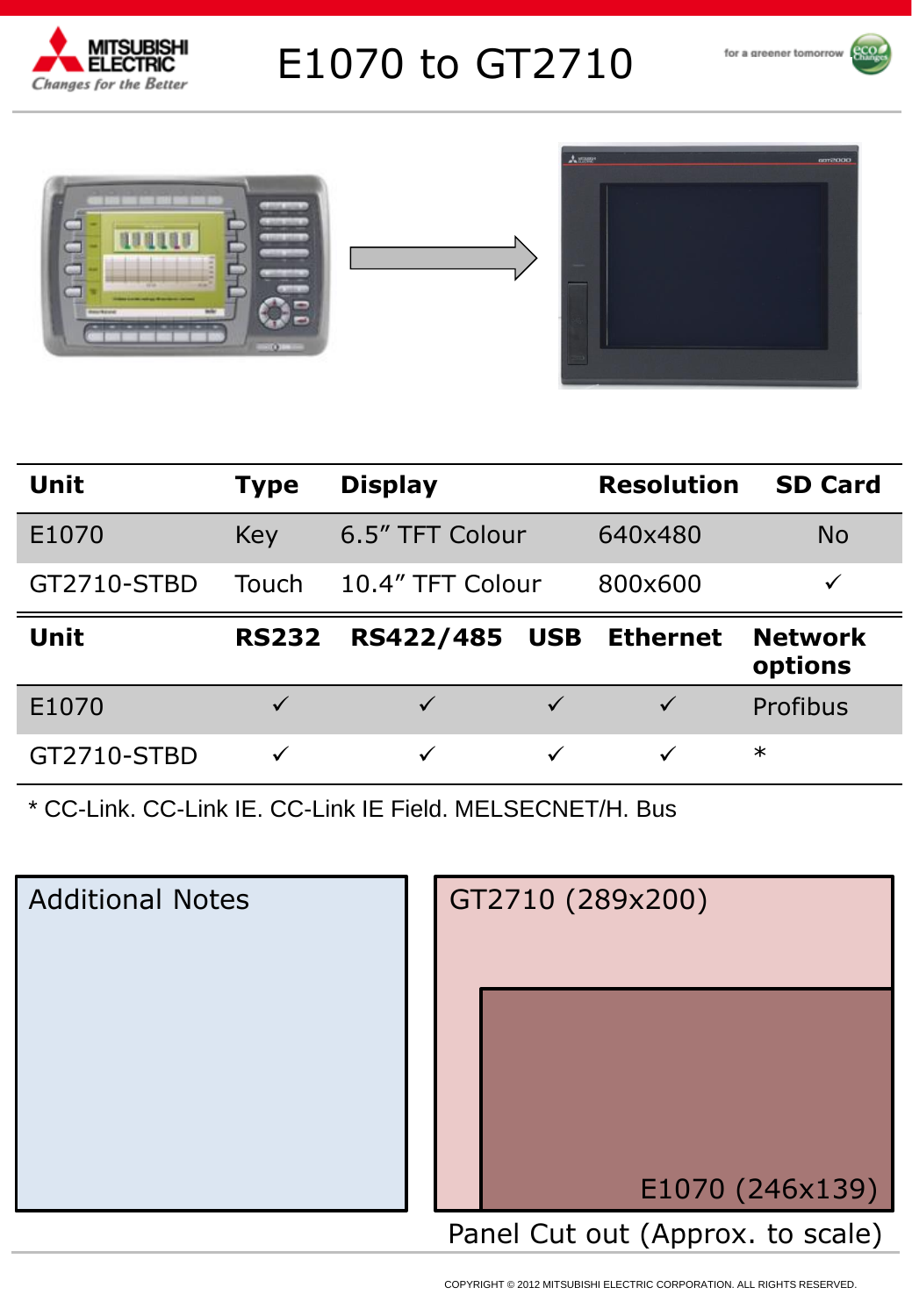

# E1071 to GT2708





| <b>Unit</b> | <b>Type</b>  | <b>Display</b>       |              | <b>Resolution</b> | <b>SD Card</b>            |  |  |
|-------------|--------------|----------------------|--------------|-------------------|---------------------------|--|--|
| E1071       | Touch        | 6.5" TFT Colour      |              | 640x480           | <b>No</b>                 |  |  |
| GT2708-VTBD | Touch        | 8.4" TFT Colour      |              | 640x480           | ✓                         |  |  |
| Unit        | <b>RS232</b> | <b>RS422/485 USB</b> |              | <b>Ethernet</b>   | <b>Network</b><br>options |  |  |
| E1071       | $\checkmark$ | $\checkmark$         | $\checkmark$ | $\checkmark$      | Profibus                  |  |  |
| GT2708-VTBD | $\checkmark$ | $\checkmark$         |              | $\checkmark$      | $\ast$                    |  |  |

| <b>Additional Notes</b> | GT2708 (227x176)                 |
|-------------------------|----------------------------------|
|                         |                                  |
|                         | E1071 (188x137)                  |
|                         | Panel Cut out (Approx. to scale) |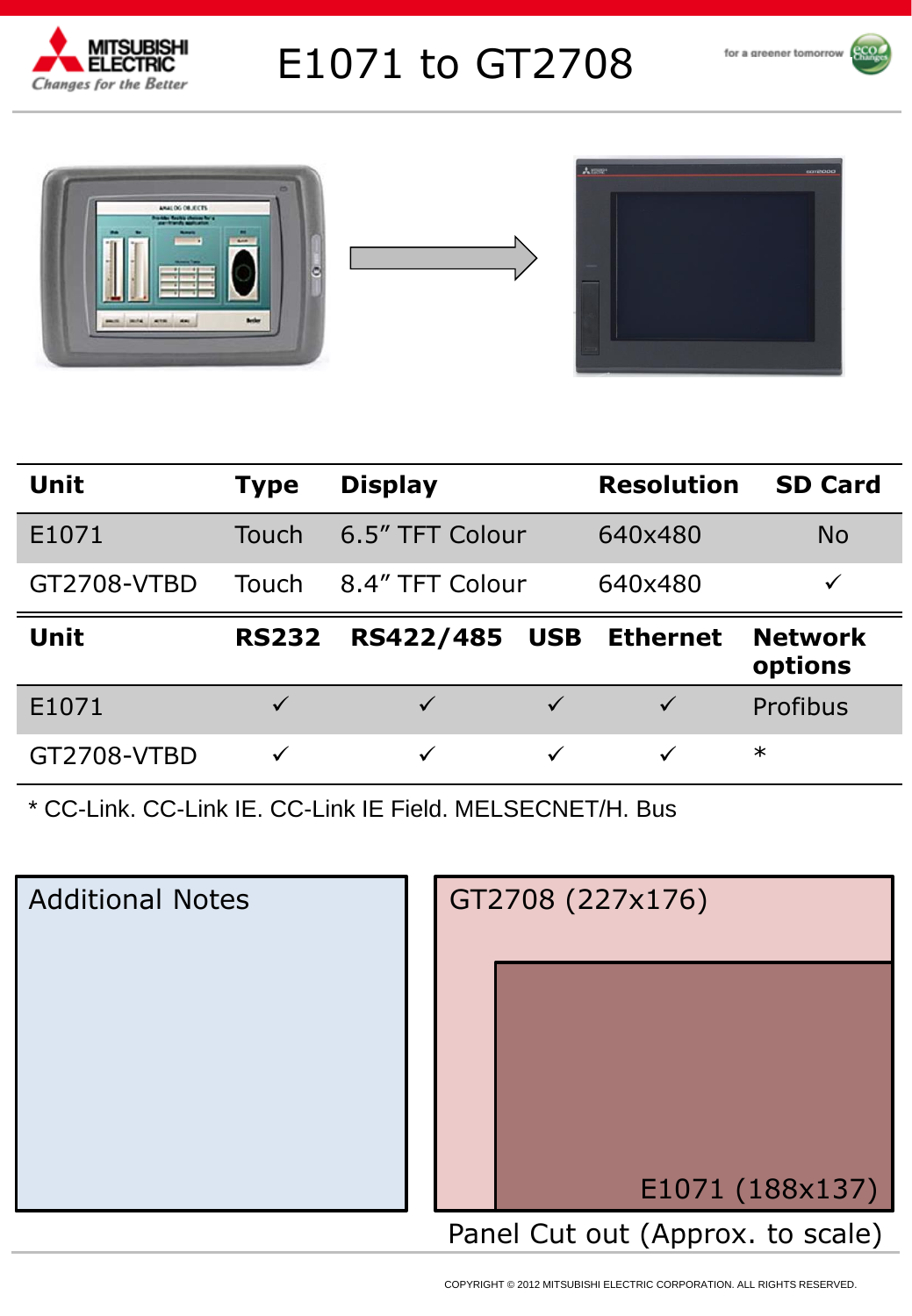

# E1100 to GT2715







| <b>Unit</b> | <b>Type</b>  | <b>Display</b>                 | <b>Resolution</b> | <b>SD Card</b> |  |  |
|-------------|--------------|--------------------------------|-------------------|----------------|--|--|
| E1100       | Key          | 10.4" TFT Colour               | 800×600           | <b>No</b>      |  |  |
| GT2715-XTBD | Touch        | 15" TFT Colour                 | 1024x768          | $\checkmark$   |  |  |
| <b>Unit</b> | <b>RS232</b> | <b>RS422/485</b><br><b>USB</b> | <b>Ethernet</b>   | <b>Network</b> |  |  |
|             |              |                                |                   | options        |  |  |
| E1100       | $\checkmark$ | $\checkmark$<br>$\checkmark$   | $\checkmark$      | Profibus       |  |  |

| <b>Additional Notes</b> | GT2715 (383.5x282.5)             |
|-------------------------|----------------------------------|
|                         |                                  |
|                         | E1100 (343x208)                  |
|                         | Panel Cut out (Approx. to scale) |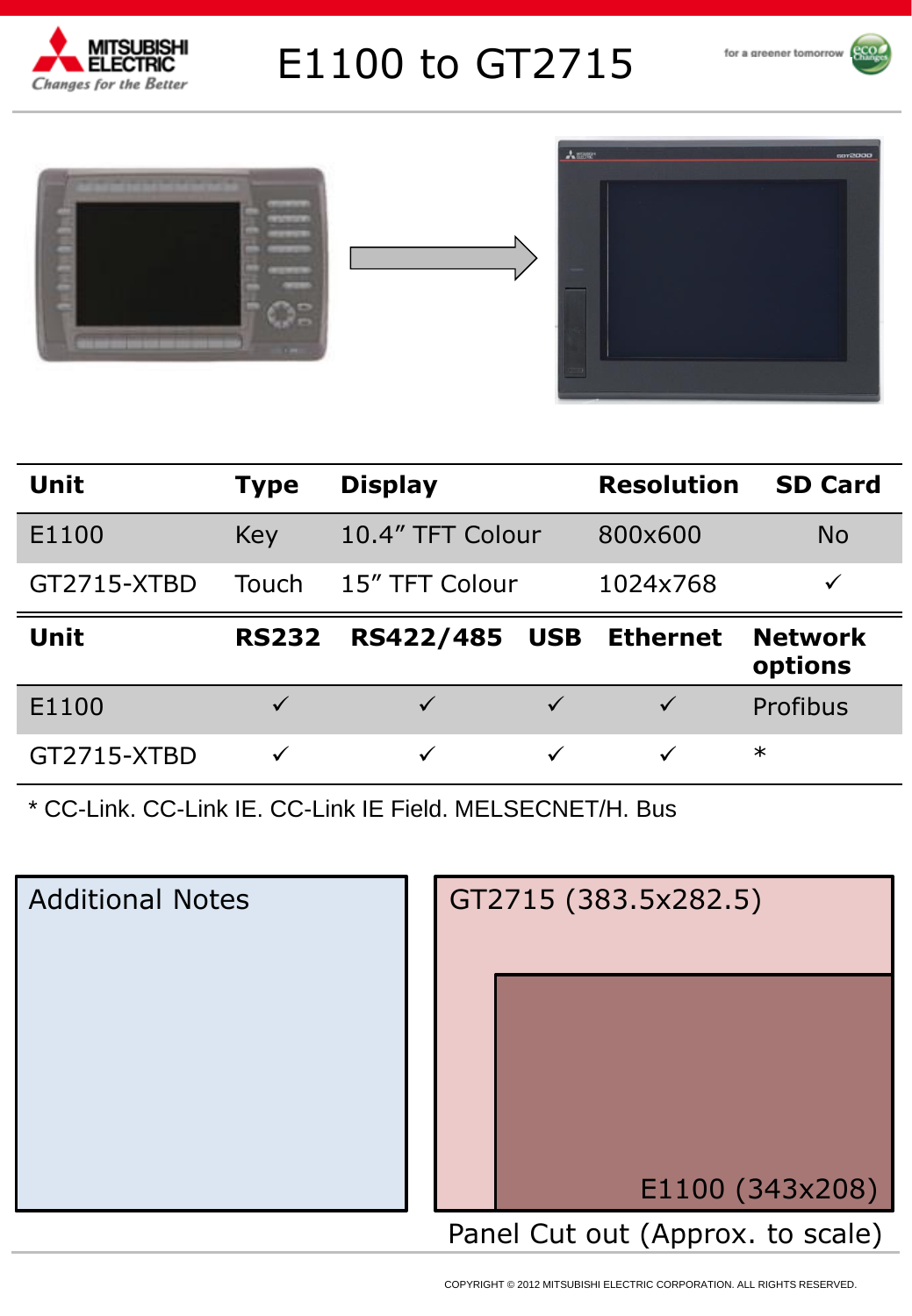

# E1101 to GT2710







| <b>Unit</b> | <b>Type</b>  | <b>Display</b>               | <b>Resolution</b> | <b>SD Card</b>            |  |  |  |
|-------------|--------------|------------------------------|-------------------|---------------------------|--|--|--|
| E1101       | Touch        | 10.4" TFT Colour             | 800×600           | <b>No</b>                 |  |  |  |
| GT2710-STBD | Touch        | 10.4" TFT Colour             | 800×600           | ✓                         |  |  |  |
| <b>Unit</b> | <b>RS232</b> |                              |                   |                           |  |  |  |
|             |              | RS422/485<br><b>USB</b>      | <b>Ethernet</b>   | <b>Network</b><br>options |  |  |  |
| E1101       | $\checkmark$ | $\checkmark$<br>$\checkmark$ | $\checkmark$      | Profibus                  |  |  |  |

| <b>Additional Notes</b> |  | GT2710 (289x200)                 |
|-------------------------|--|----------------------------------|
|                         |  |                                  |
|                         |  |                                  |
|                         |  |                                  |
|                         |  |                                  |
|                         |  |                                  |
|                         |  |                                  |
|                         |  |                                  |
|                         |  |                                  |
|                         |  |                                  |
|                         |  | E1101 (264.5x206)                |
|                         |  | Panel Cut out (Approx. to scale) |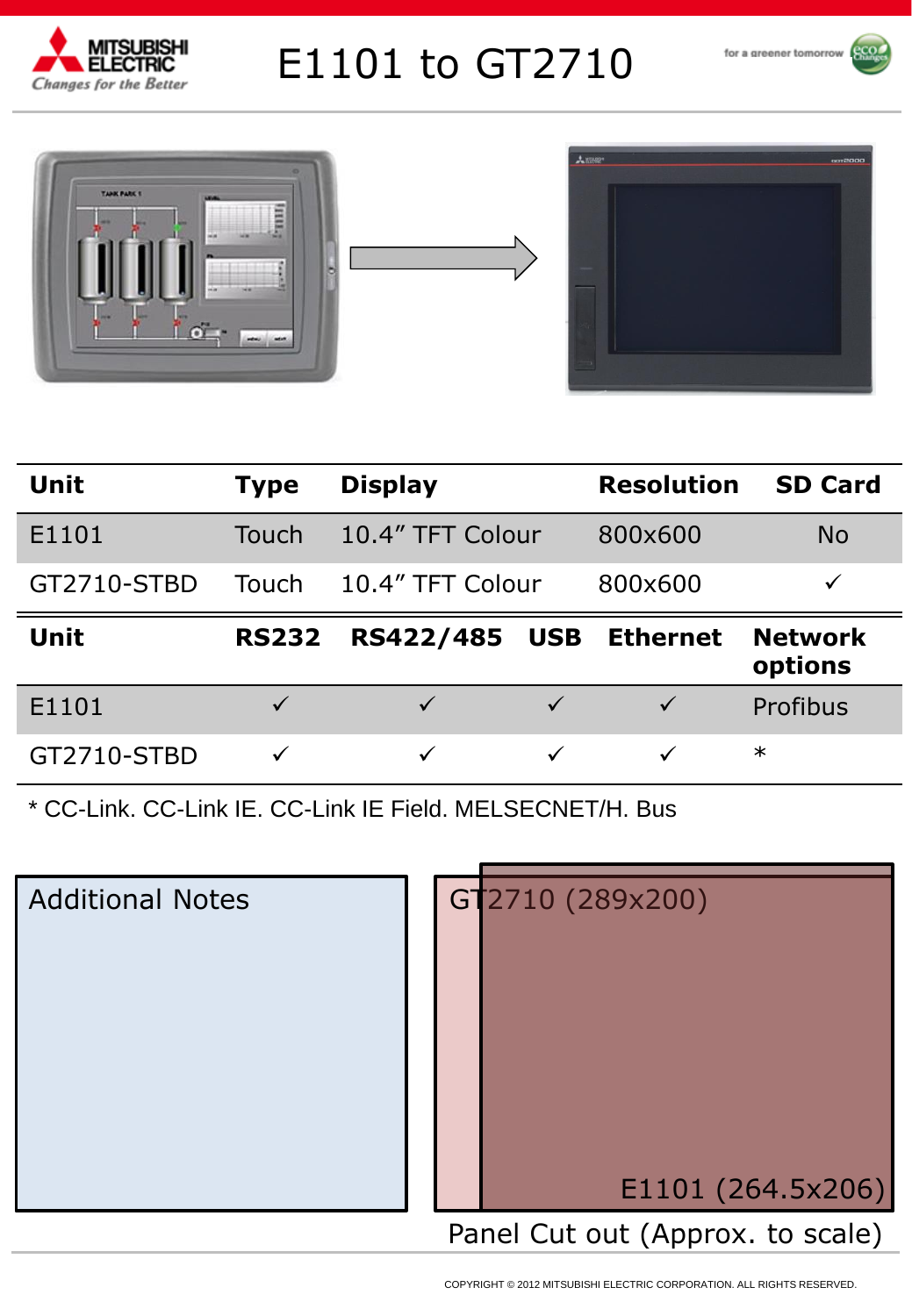

# E1151 to GT2715







| <b>Unit</b> | <b>Type</b>  | <b>Display</b> |              | <b>Resolution</b> | <b>SD Card</b>            |
|-------------|--------------|----------------|--------------|-------------------|---------------------------|
| E1151       | Touch        | 15" TFT Colour |              | 1024x768          | <b>No</b>                 |
| GT2715-XTBD | Touch        | 15" TFT Colour |              | 1024x768          |                           |
|             |              |                |              |                   |                           |
| <b>Unit</b> | <b>RS232</b> | RS422/485      | <b>USB</b>   | <b>Ethernet</b>   | <b>Network</b><br>options |
| E1151       | $\checkmark$ | $\checkmark$   | $\checkmark$ | $\checkmark$      | Profibus                  |

| <b>Additional Notes</b> |  |
|-------------------------|--|
|                         |  |
|                         |  |
|                         |  |
|                         |  |
|                         |  |

| G1 | [2715 (383.5x282.5)]             |
|----|----------------------------------|
|    | E1151 (355.5x278.5)              |
|    | Panel Cut out (Approx. to scale) |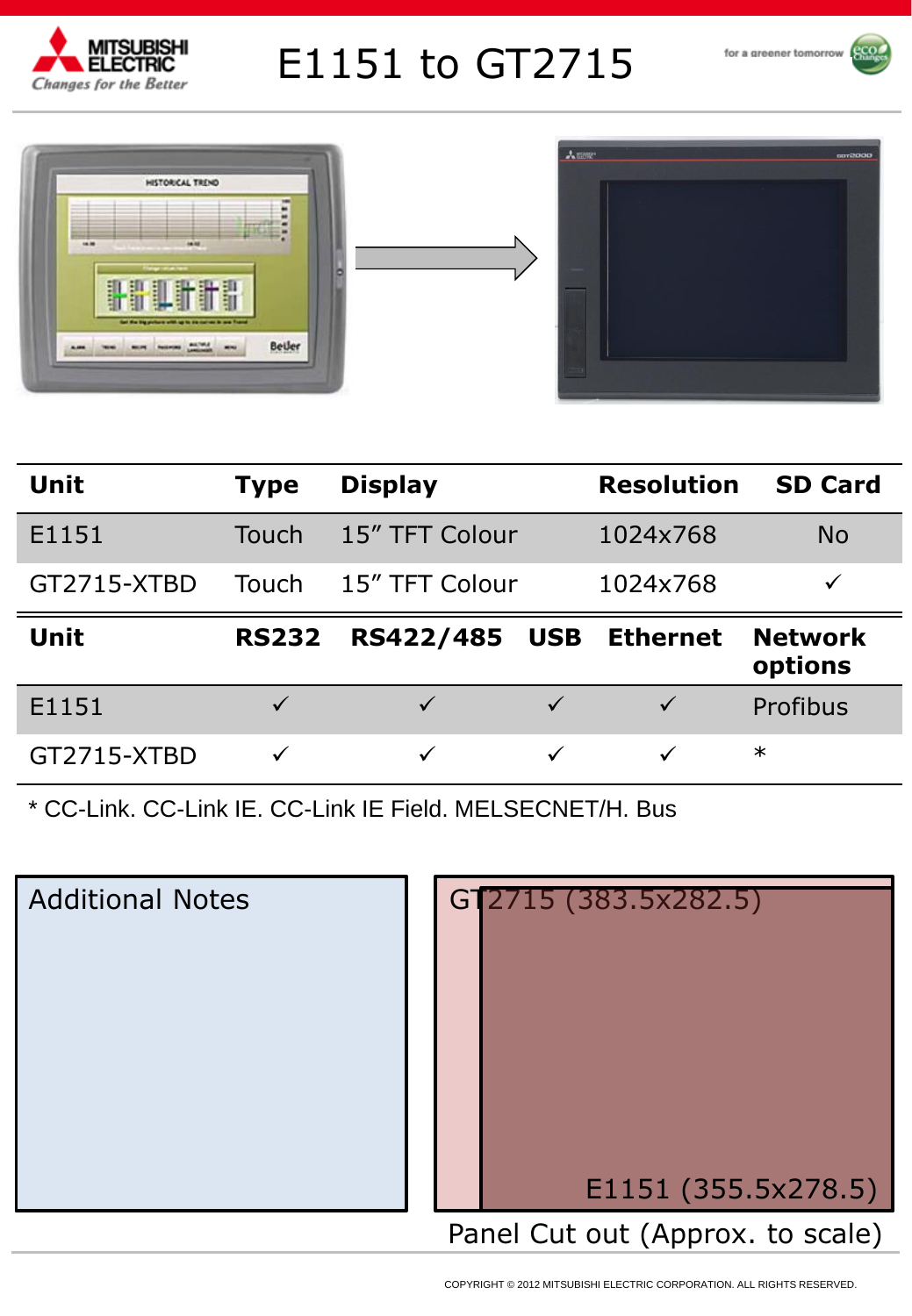

# GOT Cables



|                        |                                                                                                                           |                                    | Cable                              | ecommende |                                                                                                                                                                                                                           |                          | <b>Applicable model</b>  |                          |                   |  |
|------------------------|---------------------------------------------------------------------------------------------------------------------------|------------------------------------|------------------------------------|-----------|---------------------------------------------------------------------------------------------------------------------------------------------------------------------------------------------------------------------------|--------------------------|--------------------------|--------------------------|-------------------|--|
|                        | <b>Product name</b>                                                                                                       | <b>Model name</b>                  | length                             | product * | <b>Specifications</b>                                                                                                                                                                                                     | <b>GT27</b>              | <b>GT25</b>              | <b>GT23</b>              | GT <sub>21</sub>  |  |
|                        | RS-422 conversion cable                                                                                                   | FA-CNV2402CBL                      | 0.2 <sub>m</sub>                   | O         | Between QCPU/L02SCPU(-P) and RS-422 cable (GT01-C∏R4-25P, GT10-C∏R4-25P, GT21-C∏R4-25P5)<br>Between L6ADP-R2 and RS-422 cable (GT01-C∏R4-25P, GT10-C∏R4-25P, GT21-C∏R4-25P5)                                              |                          | ●                        |                          |                   |  |
|                        |                                                                                                                           | FA-CNV2405CBL                      | 0.5 <sub>m</sub>                   |           | MINI-DIN6 pin and D-sub 25-pin]                                                                                                                                                                                           |                          |                          |                          |                   |  |
|                        |                                                                                                                           | GT01-C30R4-25P                     | 3m                                 |           |                                                                                                                                                                                                                           |                          |                          |                          |                   |  |
|                        |                                                                                                                           | GT01-C100R4-25P                    | 10 <sub>m</sub>                    |           | Between QnA/ACPU/motion controller CPU (A series)/FXCPU and GOT<br>Between RS-422 conversion cable (FA-CNV□CBL) and GOT                                                                                                   |                          |                          |                          |                   |  |
|                        |                                                                                                                           | GT01-C200R4-25P                    | 20 <sub>m</sub>                    |           | Between serial communication module and GOT<br>Between peripheral connection module (AJ65BT-G4-S3) and GOT                                                                                                                | O                        |                          |                          | <b>索SR 来4</b>     |  |
|                        |                                                                                                                           | GT01-C300R4-25P                    | 30m                                |           | [Between D-sub 25-pin and D-sub 9-pin]                                                                                                                                                                                    |                          |                          |                          |                   |  |
|                        | QnA/A/FXCPU direct                                                                                                        | GT10-C30R4-25P                     | 3m                                 |           | Between QnA/ACPU/motion controller CPU (A series)/FXCPU and GOT<br>Between RS-422 conversion cable (FA-CNV_CBL) and GOT                                                                                                   |                          |                          |                          |                   |  |
|                        | connection cable<br><b>Computer link</b>                                                                                  | GT10-C100R4-25P                    | 10 <sub>m</sub>                    |           | Between serial communication module and GOT                                                                                                                                                                               | $\overline{\phantom{0}}$ | $\overline{\phantom{0}}$ | $\overline{\phantom{0}}$ | $\bullet$ $^{*3}$ |  |
|                        | connection cable                                                                                                          | GT10-C200R4-25P                    | 20m                                |           | Between peripheral connection module (AJ65BT-G4-S3) and GOT                                                                                                                                                               |                          |                          |                          |                   |  |
|                        | CC-Link(G4)<br>connection cable                                                                                           | GT10-C300R4-25P                    | 30m                                |           | [Between D-sub 25-pin and loose wire (connector terminal block 9-pin)]                                                                                                                                                    |                          |                          |                          |                   |  |
|                        |                                                                                                                           | GT21-C30R4-25P5                    | 3m                                 |           | Between QnACPU and GOT<br>Between RS-422 conversion cable (FA-CNV□CBL) and GOT                                                                                                                                            |                          |                          |                          |                   |  |
|                        |                                                                                                                           | GT21-C100R4-25P5                   | 10 <sub>m</sub>                    |           | Between serial communication module and GOT                                                                                                                                                                               |                          |                          |                          |                   |  |
|                        |                                                                                                                           | GT21-C200R4-25P5                   | 20 <sub>m</sub>                    |           | Between peripheral connection module (AJ65BT-G4-S3) and GOT<br>[Between D-sub 25-pin and loose wire (connector terminal block 5-pin)]                                                                                     |                          |                          |                          |                   |  |
|                        |                                                                                                                           | GT21-C300R4-25P5                   | 30m                                |           | * GT2103-PMBD does not support direct connection to Q00JCPU, Q00CPU, or Q01CPU.                                                                                                                                           |                          |                          |                          |                   |  |
|                        |                                                                                                                           | GT09-C30R4-6C                      | 3m                                 |           |                                                                                                                                                                                                                           |                          |                          |                          |                   |  |
|                        | Computer link                                                                                                             | GT09-C100R4-6C                     | 10 <sub>m</sub>                    |           | Between serial communication module and GOT                                                                                                                                                                               |                          |                          |                          | *3 *4             |  |
|                        | connection cable                                                                                                          | GT09-C200R4-6C                     | 20 <sub>m</sub>                    | O         | Between computer link module and GOT<br>[Between loose wire and D-sub 9-pin]                                                                                                                                              | ۰                        | ●                        |                          |                   |  |
|                        |                                                                                                                           | GT09-C300R4-6C                     | 30m                                |           |                                                                                                                                                                                                                           |                          |                          |                          |                   |  |
|                        |                                                                                                                           | GT01-C10R4-8P                      | 1m                                 |           |                                                                                                                                                                                                                           |                          |                          |                          |                   |  |
|                        |                                                                                                                           | GT01-C30R4-8P                      | 3m                                 |           | Between FXCPU and GOT                                                                                                                                                                                                     |                          |                          |                          |                   |  |
|                        |                                                                                                                           | GT01-C100R4-8P                     | 10 <sub>m</sub>                    |           | Between FXCPU communication expansion board and GOT<br>[Between MINI-DIN 8-pin and D-sub 9-pin]                                                                                                                           |                          |                          |                          | <b>米3 米4</b>      |  |
| <b>RS-422</b><br>cable |                                                                                                                           | GT01-C200R4-8P                     | 20m                                |           |                                                                                                                                                                                                                           |                          |                          |                          |                   |  |
|                        |                                                                                                                           | GT01-C300R4-8P                     | 30 <sub>m</sub>                    |           |                                                                                                                                                                                                                           |                          |                          |                          |                   |  |
|                        |                                                                                                                           | GT10-C10R4-8P                      | 1 <sub>m</sub>                     |           | Between FXCPU and GOT<br>Between FXCPU communication expansion board and GOT<br>[Between MINI-DIN 8-pin and loose wire (connector terminal block 9-pin)]                                                                  |                          |                          |                          |                   |  |
|                        | <b>FXCPU</b> direct<br>connection cable<br><b>FXCPU</b> communication<br>expansion board                                  | GT10-C30R4-8P                      | 3m                                 |           |                                                                                                                                                                                                                           |                          |                          |                          |                   |  |
|                        |                                                                                                                           | GT10-C100R4-8P                     | 10 <sub>m</sub>                    |           |                                                                                                                                                                                                                           |                          |                          |                          | $\bullet$ $*3$    |  |
|                        |                                                                                                                           | GT10-C200R4-8P                     | 20m                                |           |                                                                                                                                                                                                                           |                          |                          |                          |                   |  |
|                        |                                                                                                                           | GT10-C300R4-8P                     | 30m                                |           |                                                                                                                                                                                                                           |                          |                          |                          |                   |  |
|                        |                                                                                                                           | GT21-C10R4-8P5                     | 1m                                 |           |                                                                                                                                                                                                                           |                          |                          |                          |                   |  |
|                        |                                                                                                                           | GT21-C30R4-8P5                     | 3m                                 |           | Between FXCPU and GOT                                                                                                                                                                                                     |                          |                          |                          | $\bullet$ *2      |  |
|                        | connection cable                                                                                                          | GT21-C100R4-8P5<br>GT21-C200R4-8P5 | 10 <sub>m</sub><br>20 <sub>m</sub> |           | Between FXCPU communication expansion board and GOT<br>[Between MINI-DIN 8-pin and loose wire (connector terminal block 5-pin)]                                                                                           |                          |                          |                          |                   |  |
|                        |                                                                                                                           | GT21-C300R4-8P5                    | 30m                                |           |                                                                                                                                                                                                                           |                          |                          |                          |                   |  |
|                        |                                                                                                                           | GT10-C10R4-8PL                     | 1 <sub>m</sub>                     |           | Between FXCPU and GOT<br>Between FXCPU communication expansion board and GOT<br>[Between MINI-DIN 8-pin and loose wire (connector terminal block 9-pin)]<br>Cannot be used for FX1NC, FX2NC, FX3UC-D/DSS, or FX3G.        |                          |                          |                          | $\bullet$ $*3$    |  |
|                        |                                                                                                                           | GT10-C10R4-8PC                     | 1m                                 |           |                                                                                                                                                                                                                           |                          |                          |                          |                   |  |
|                        |                                                                                                                           | GT10-C30R4-8PC                     | 3m                                 |           | Between FXCPU and GOT<br>Between FXCPU communication expansion board and GOT                                                                                                                                              |                          |                          | ÷,                       |                   |  |
|                        |                                                                                                                           | GT10-C100R4-8PC                    | 10 <sub>m</sub>                    |           |                                                                                                                                                                                                                           | $\overline{\phantom{0}}$ | $\overline{\phantom{0}}$ |                          |                   |  |
|                        |                                                                                                                           | GT10-C200R4-8PC                    | 20m                                |           | [Between MINI-DIN 8-pin and loose wire (connector terminal block 9-pin)]                                                                                                                                                  |                          |                          |                          |                   |  |
|                        |                                                                                                                           | GT10-C300R4-8PC                    | 30m                                |           |                                                                                                                                                                                                                           |                          |                          |                          |                   |  |
|                        | RS-422 connector<br>conversion cable                                                                                      | GT10-C02H-9SC                      | 0.2 <sub>m</sub>                   | L.        | Between PLC and GOT<br>[Convert D-sub 9-pin to loose wire (connector terminal block 9-pin)]                                                                                                                               | $\overline{\phantom{0}}$ | $\overline{\phantom{0}}$ | $\overline{\phantom{0}}$ | $\bullet$ $^{*3}$ |  |
|                        | Q/LCPU direct<br>connection cable                                                                                         | GT01-C30R2-6P                      | 3 <sub>m</sub>                     |           | Between Q/LCPU and GOT<br>Between L6ADP-R2 and GOT/personal computer (GT SoftGOT2000)<br>[Between MINI-DIN 6-pin and D-sub 9-pin]                                                                                         |                          |                          |                          | *3 *5             |  |
|                        | <b>FXCPU</b> communication expansion<br>board connection cable<br>FXCPU communication special<br>adapter connection cable | GT01-C30R2-9S                      | 3 <sub>m</sub>                     |           | Between FXCPU communication expansion board and GOT/personal computer (GT SoftGOT2000)<br>Between FXCPU communication special adapter and GOT/personal computer (GT SoftGOT2000)<br>[Between D-sub 9-pin and D-sub 9-pin] |                          |                          |                          | ●<br>*3 *5        |  |
|                        | FXCPU communication special<br>adapter connection cable                                                                   | GT01-C30R2-25P                     | 3 <sub>m</sub>                     | $\equiv$  | Between FXCPU communication special adapter and GOT/personal computer (GT SoftGOT2000)<br>[Between D-sub 25-pin connector and D-sub 9-pin]                                                                                | ٥                        | 0                        | G                        | ۰<br>*3 *5        |  |
| <b>RS-232</b><br>cable | <b>Computer link</b><br>connection cable<br>CC-Link(G4)<br>connection cable                                               | GT09-C30R2-9P                      | 3 <sub>m</sub>                     | O         | Between serial communication module and GOT<br>Between computer link module and GOT<br>Between peripheral connection module (AJ65BT-R2N) and GOT<br>[Between D-sub 9-pin and D-sub 9-pin]                                 |                          |                          |                          | *3 *5             |  |
|                        | Computer link<br>connection cable                                                                                         | GT09-C30R2-25P                     | 3m                                 | O         | Between serial communication module and GOT<br>Between computer link module and GOT<br>[Between D-sub 25-pin and D-sub 9-pin]                                                                                             |                          |                          |                          | ۰<br>*3 *5        |  |
|                        | RS-232 connector<br>conversion cable                                                                                      | GT10-C02H-6PT9P                    | 0.2 <sub>m</sub>                   | ÷         | <b>Between PLC and GOT</b><br>Between multiple connection GOT and GOT<br>Between barcode reader, RFID, serial printer and GOT<br>[Convert D-sub 9-pin to MINI-DIN 6-pin]                                                  |                          | $\overline{\phantom{0}}$ |                          | $\bullet$ $^{*3}$ |  |
|                        | Data transfer cable                                                                                                       | GT01-C30R2-6P                      | 3 <sub>m</sub>                     |           | Between GOT and personal computer<br>* Can be used for the FA transparent function only. Cannot be used for the screen/OS data transfer.                                                                                  |                          |                          | ۰                        | $\bullet$ $^{*3}$ |  |

\*1 FA-LTBGT2R4CBL∏, FA-CNV240□CBL are developed by Mitsubishi Electric Engineering Company Limited and sold through your local sales office.<br>The other products listed are developed by Mitsubishi Electric Systems & Servic

\*6 This cable cannot be used for printer connection.

#### For details please check:

#### "GOT2000 Connection Manual (Mitsubishi Products)"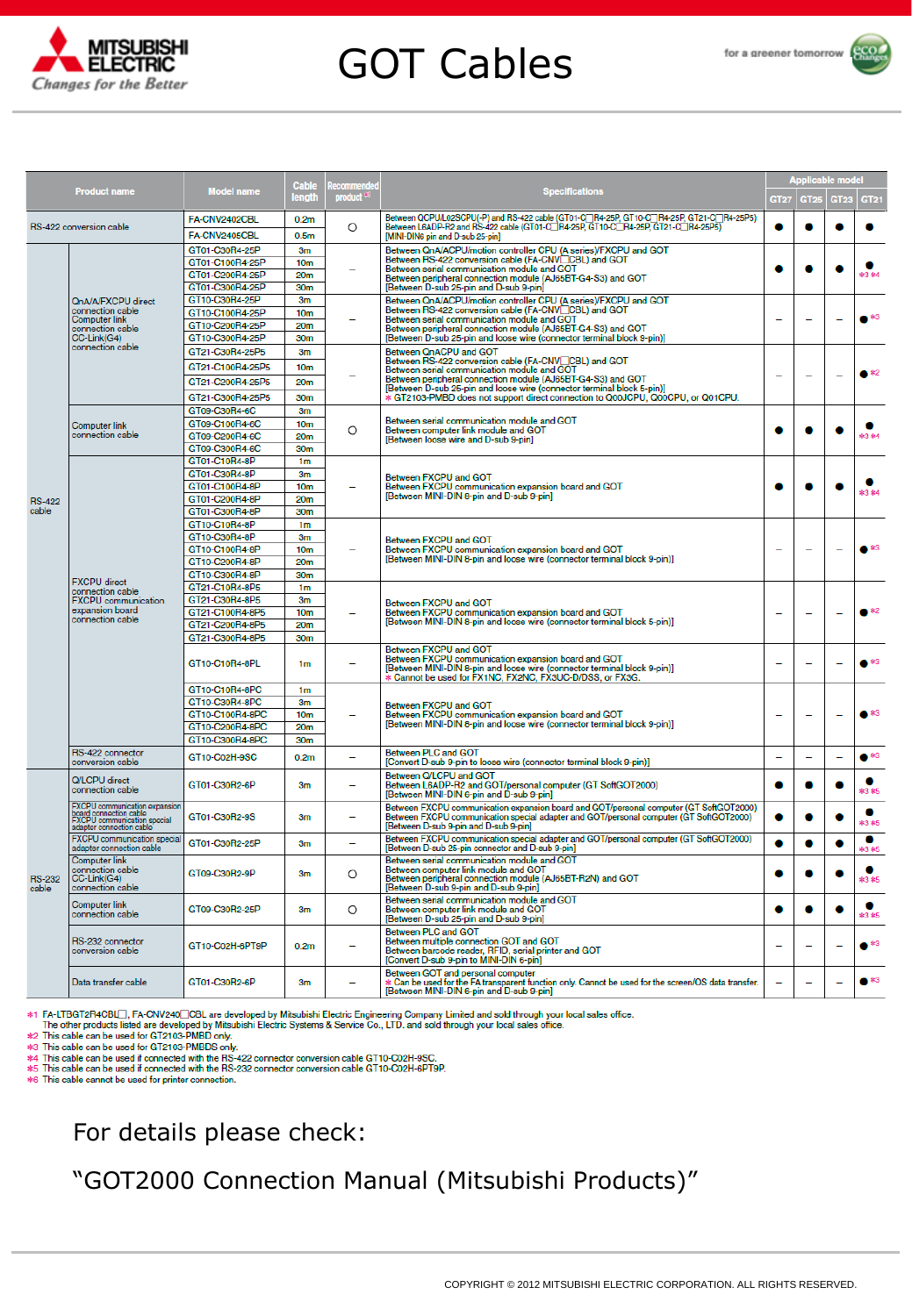

#### GOT Migration Campaign Changes for the Better



• Mitsubishi can provide help with converting a Beijer HMI project to GOT. Please contact your local sales partner.

### • **Application consultants**

• Our team of local application engineers can help you with your questions about.

# • **Free GT Works 3 software and start-up guide**

When converting to GOTs you can receive a free-of-charge version of GT Works to program GOTs together with a startup-guide.

### • **Hotline support**

There is a team of knowledgeable engineers to assist you with conversion within Mitsubishi Electric and our sales partners.

# • **Product training**

• Comprehensive training courses for GOTs and GT Designer are available.

### • **3-year warranty**

Mitsubishi Electric offers an exceptional 3 year warranty on all GT2000 products.